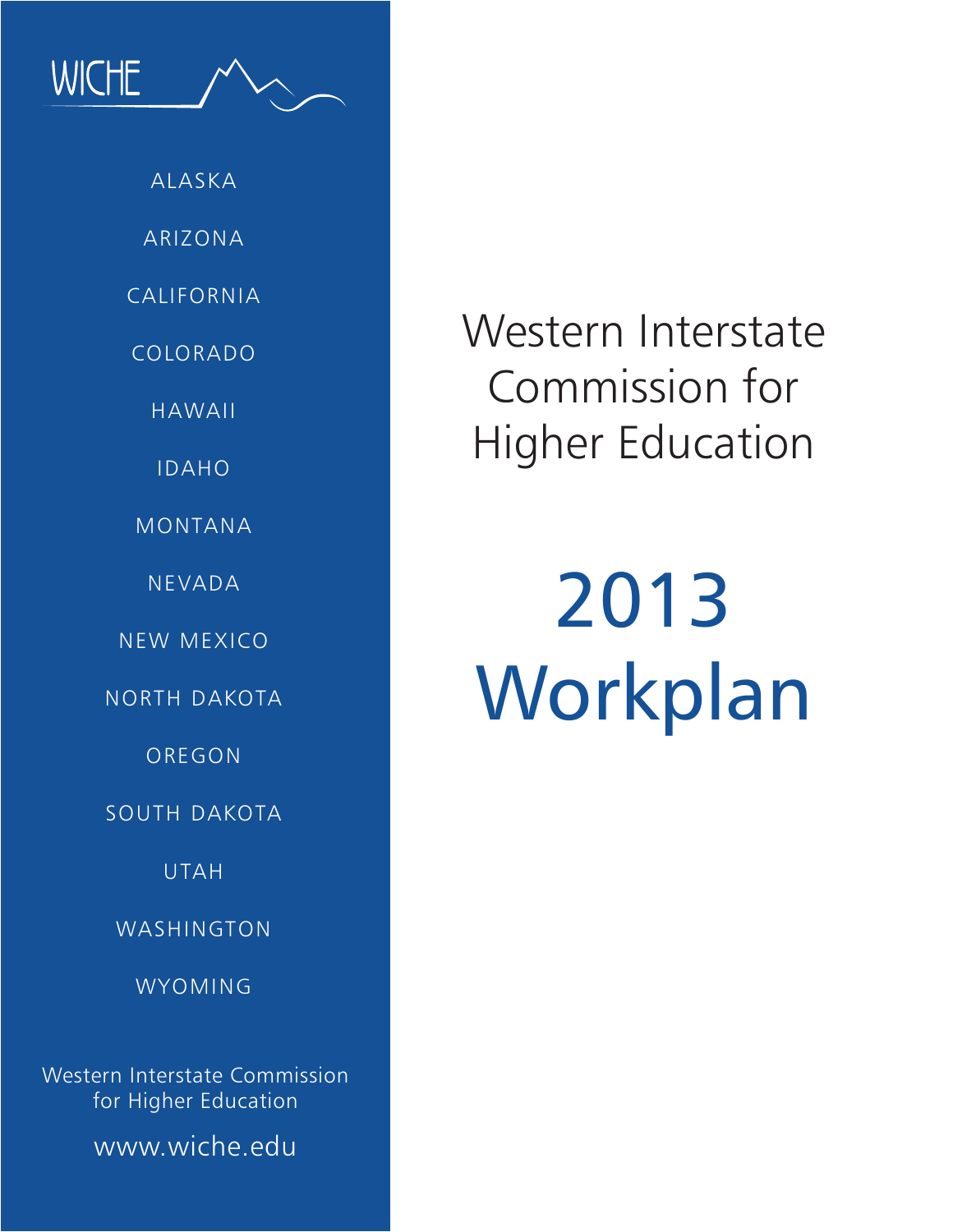# WICHE Workplan 2013

WICHE and its 15 member states work to improve access to higher education and ensure student success. Our student exchange programs, regional initiatives, and research and policy work allow us to assist constituents throughout the West and beyond.

In fiscal 2013 WICHE's four units – Programs and Services, Policy Analysis and Research, Mental Health Program, and WCET – will strive to assist the West's institutions and students, focusing on five areas: finance; access and success; workforce and society; technology and innovation; and accountability.

At the commissioners' request, we've redesigned the workplan for FY 2013, using a crisper, more accessible format that includes essential information about each project. In the workplan below, we describe existing activities, as well as initiatives that are new directions or on the horizon, by unit. Along with a brief narrative of each project, we include its focus area/s; priority in terms of WICHE's mission; funding source and amount; staffing level; timeline; organizational partners; and state institutional partners.

## **Programs and Services**

The primary goals of the Programs and Services unit are to improve student access and success and to help to boost institutional effectiveness. Programs and Services manages WICHE's four-pronged Student Exchange Program and a number of other initiatives that help institutions and students – undergraduate, graduate, and professional – save money and make good use of available resources. It also oversees projects that bring together the West's higher education leaders to work toward common goals; assist in smoothing the transfer process; link students with nextgeneration learning opportunities; and help institutions to achieve cost savings through group purchasing.

## EXISTING ACTIVITIES

\*Priorities key:

 $* =$  Urgency (mission critical)  $* =$  low,  $** =$  medium,  $** * =$  high

**Western Undergraduate Exchange** (www.wiche.edu/wue). WUE, WICHE's signature undergraduate tuition reciprocity program, enables almost 29,100 students to enroll in 150 public two- and four-year institutions in 15 states and save an estimated \$223.8 million by paying 150 percent of resident tuition instead of full nonresident tuition. Colleges and universities can tailor their participation, including admission requirements and available programs of study, to individual campus needs.

| <b>Project Title</b>                        | <b>Focus</b><br>Area | Priority* | <b>Funding</b>                      | <b>Staffing</b>          | <b>Timeline</b>       | Organizational<br><b>Partners</b>       | State/<br><b>Institutional</b><br><b>Partners</b> |
|---------------------------------------------|----------------------|-----------|-------------------------------------|--------------------------|-----------------------|-----------------------------------------|---------------------------------------------------|
| Western<br>Undergraduate<br><b>Exchange</b> | Access &<br>success  | ***       | General fund for<br>WICHE staff FTE | 1.05 FTE<br><b>WICHE</b> | Ongoing<br>since 1988 | 150 institutions in<br>all WICHE states | All WICHE<br>member states                        |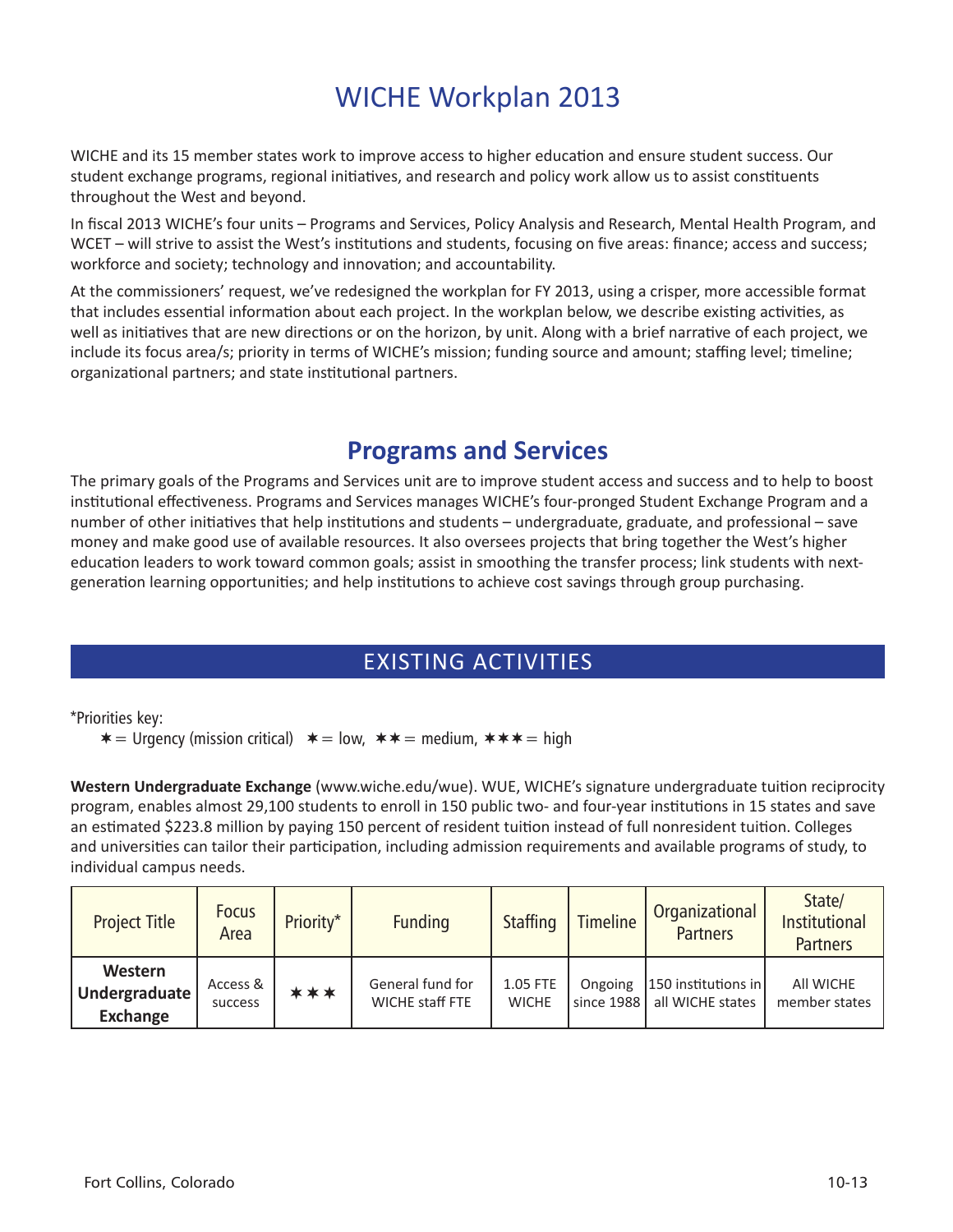**Professional Student Exchange Program** (www.wiche.edu/psep). PSEP provides affordable access to 10 professional healthcare fields for students in 12 WICHE states. In 2011-12 states invested \$14.2 million in their future healthcare providers' education; almost 700 students enrolled through PSEP.

| <b>Project Title</b>                                         | <b>Focus</b><br>Area                           | Priority* | <b>Funding</b>                                                                       | <b>Staffing</b> | <b>Timeline</b>       | Organizational<br><b>Partners</b>                                                                                                   | State/<br><b>Institutional</b><br><b>Partners</b>                                                                                                                           |
|--------------------------------------------------------------|------------------------------------------------|-----------|--------------------------------------------------------------------------------------|-----------------|-----------------------|-------------------------------------------------------------------------------------------------------------------------------------|-----------------------------------------------------------------------------------------------------------------------------------------------------------------------------|
| Professional<br><b>Student</b><br><b>Exchange</b><br>Program | Access &<br>success;<br>workforce<br>& society | ***       | Support fees, funded<br>by sending states;<br>general fund for<br><b>WICHE staff</b> | 1.05 FTE        | Ongoing<br>since 1953 | 12 states<br>(supporting<br>students) and<br>institutions<br>receiving<br>students earning<br>professional<br>healthcare<br>degrees | 12 sending states<br>(AK, AZ, CO, HI,<br>ID, MT, NV, NM,<br>ND, UT, WA, WY)<br>14 receiving<br>states (AZ, CA,<br>CO, HI, ID, MT,<br>NV, NM, ND, OR, $ $<br>SD, UT, WA, WY) |

**Western Regional Graduate Program** (www.wiche.edu/wrgp). WRGP allows master's, graduate certificate, and doctoral students who are WICHE state residents to enroll in 275 programs at 51 participating institutions on a resident tuition basis. In fall 2011 more than 850 students enrolled through WRGP and saved an estimated \$11.5 million in tuition.

| <b>Project Title</b>                       | <b>Focus</b><br>Area                           | Priority* | <b>Funding</b>                  | <b>Staffing</b> | <b>Timeline</b>       | Organizational<br><b>Partners</b>                   | State/<br><b>Institutional</b><br><b>Partners</b> |
|--------------------------------------------|------------------------------------------------|-----------|---------------------------------|-----------------|-----------------------|-----------------------------------------------------|---------------------------------------------------|
| Western<br>Regional<br>Graduate<br>Program | Access &<br>success;<br>workforce<br>& society | ***       | General fund for<br>WICHE staff | .30 FTE         | Ongoing<br>since 1981 | 275 graduate<br>programs in all<br>the WICHE states | All WICHE<br>member states                        |

**Workforce Briefs** (www.wiche.edu/pub). *A Closer Look at Healthcare Workforce Needs in the West* is a series of reports informing policymakers and higher education decision makers about education and employment trends in the West. The most recent briefs focus on oral healthcare, the primary care physician workforce, health information technology, and pharmacy.

| <b>Project Title</b>              | <b>Focus</b><br>Area   | Priority* | <b>Funding</b>                                                     | <b>Staffing</b>                   | <b>Timeline</b>       | Organizational<br><b>Partners</b> | State/<br><b>Institutional</b><br><b>Partners</b> |
|-----------------------------------|------------------------|-----------|--------------------------------------------------------------------|-----------------------------------|-----------------------|-----------------------------------|---------------------------------------------------|
| <b>Workforce</b><br><b>Briefs</b> | Workforce<br>& society | ∗         | General fund as avail-<br>able for consultants<br>or grant funding | .05 FTE<br>WICHE &<br>consultants | Ongoing<br>since 2007 | N/A                               | All WICHE<br>member states                        |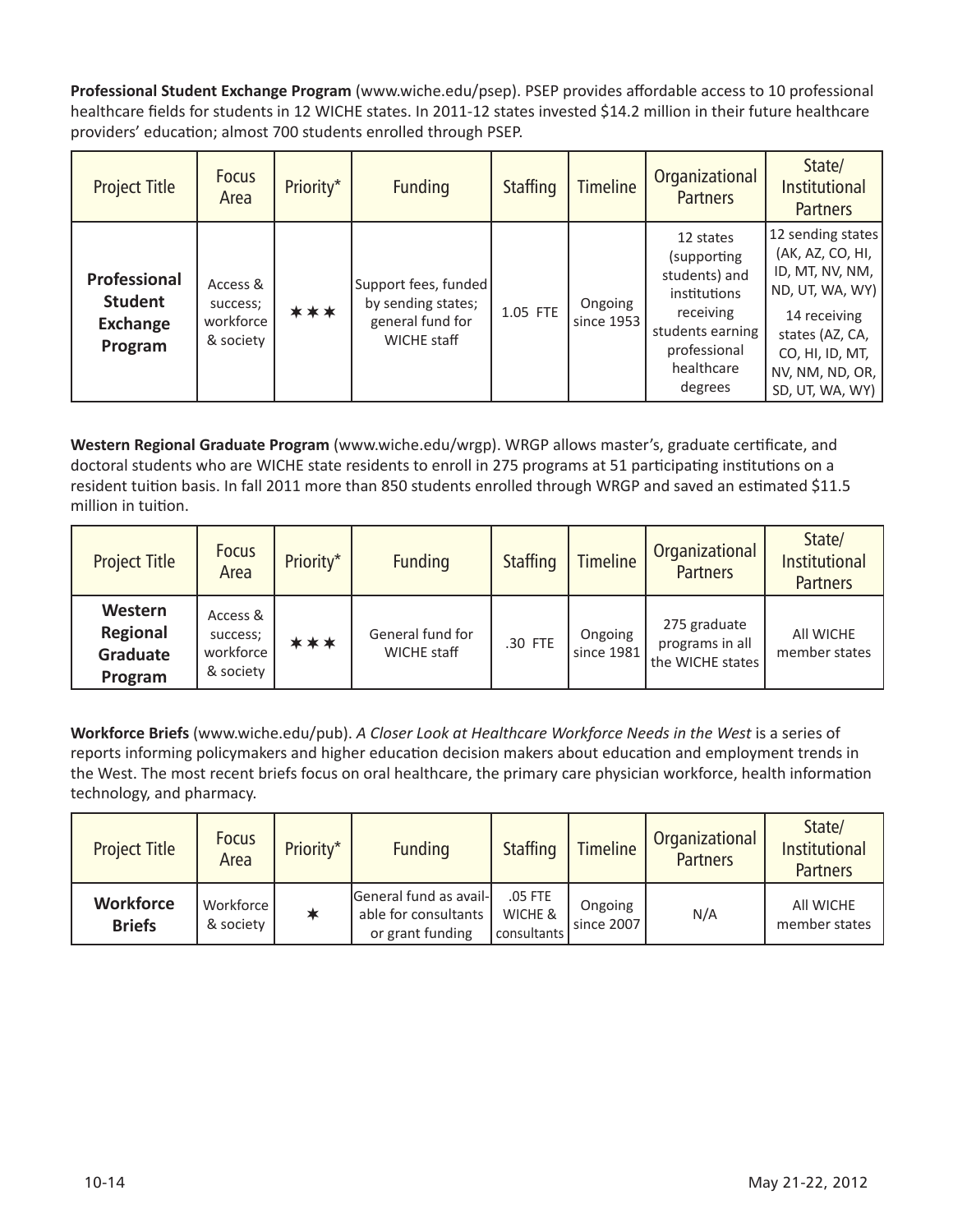**WICHE Internet Course Exchange** (www.wiche.edu/ice). ICE enables students, through their home institutions, to seamlessly access high-quality online courses and programs offered by other four-year and two-year ICE member institutions. The collaborative model fosters faculty engagement, resource sharing, and innovation.

| <b>Project Title</b>                                      | <b>Focus</b><br>Area                                    | Priority* | <b>Funding</b>                   | <b>Staffing</b> | <b>Timeline</b>                       | Organizational<br><b>Partners</b> | State/<br><b>Institutional</b><br><b>Partners</b> |
|-----------------------------------------------------------|---------------------------------------------------------|-----------|----------------------------------|-----------------|---------------------------------------|-----------------------------------|---------------------------------------------------|
| <b>WICHE</b> Internet<br><b>Course</b><br><b>Exchange</b> | Access &<br>success;<br>technology<br>& innova-<br>tion | ***       | Membership dues,<br>general fund | .65 FTE         | Ongoing:<br>dues year<br>$7/1 - 6/30$ |                                   | 11 institutions<br>& 3 systems                    |

**North American Network of Science Labs Online** (www.wiche.edu/nanslo ). NANSLO provides a consortium approach to the development and deployment of high-quality, modular, openly licensed courseware integrating learner-centered and immersive web-based labs, using software, video, and robotics for the study of biology, chemistry, and physics. WICHE is the coordinating partner and fiscal agent.

| <b>Project Title</b>                                                           | <b>Focus</b><br>Area                                    | Priority* | <b>Funding</b>                                                                                | <b>Staffing</b> | <b>Timeline</b>      | Organizational<br><b>Partners</b> | State/<br><b>Institutional</b><br><b>Partners</b>                                  |
|--------------------------------------------------------------------------------|---------------------------------------------------------|-----------|-----------------------------------------------------------------------------------------------|-----------------|----------------------|-----------------------------------|------------------------------------------------------------------------------------|
| <b>North</b><br>American<br><b>Network of</b><br><b>Science Labs</b><br>Online | Access &<br>success;<br>technology<br>& innova-<br>tion | ***       | <b>Next Generation</b><br>Learning Challenge<br>(NGLC) grant,<br>(\$749,994), general<br>fund | 1.44 FTE        | $4/2011$ -<br>7/2012 |                                   | BCcampus,<br>Colorado<br>Community<br>College System,<br>& 5 other<br>institutions |

**Western Academic Leadership Forum** (www.wiche.edu/forum ). The Forum brings together academic leaders at bachelor's, master's, and doctoral institutions and chief executives and chief academic officers for systems and state coordinating and governing boards to exchange ideas and information, share resources and expertise, and collaborate on regional initiatives. Members are involved in the Academic Leaders Toolkit and the Interstate Passport Initiative.

| <b>Project Title</b>                                     | <b>Focus</b><br>Area                     | Priority* | <b>Funding</b>                                                               | <b>Staffing</b> | <b>Timeline</b>                       | Organizational<br><b>Partners</b> | State/<br><b>Institutional</b><br><b>Partners</b> |
|----------------------------------------------------------|------------------------------------------|-----------|------------------------------------------------------------------------------|-----------------|---------------------------------------|-----------------------------------|---------------------------------------------------|
| Western<br><b>Academic</b><br>Leadership<br><b>Forum</b> | Access &<br>success; ac-<br>countability | ***       | Membership<br>dues (\$52,875),<br>sponsorships<br>(\$8,000), general<br>fund | .40 FTE         | Ongoing:<br>dues year<br>$7/1 - 6/30$ |                                   | 40 institutions,<br>9 systems                     |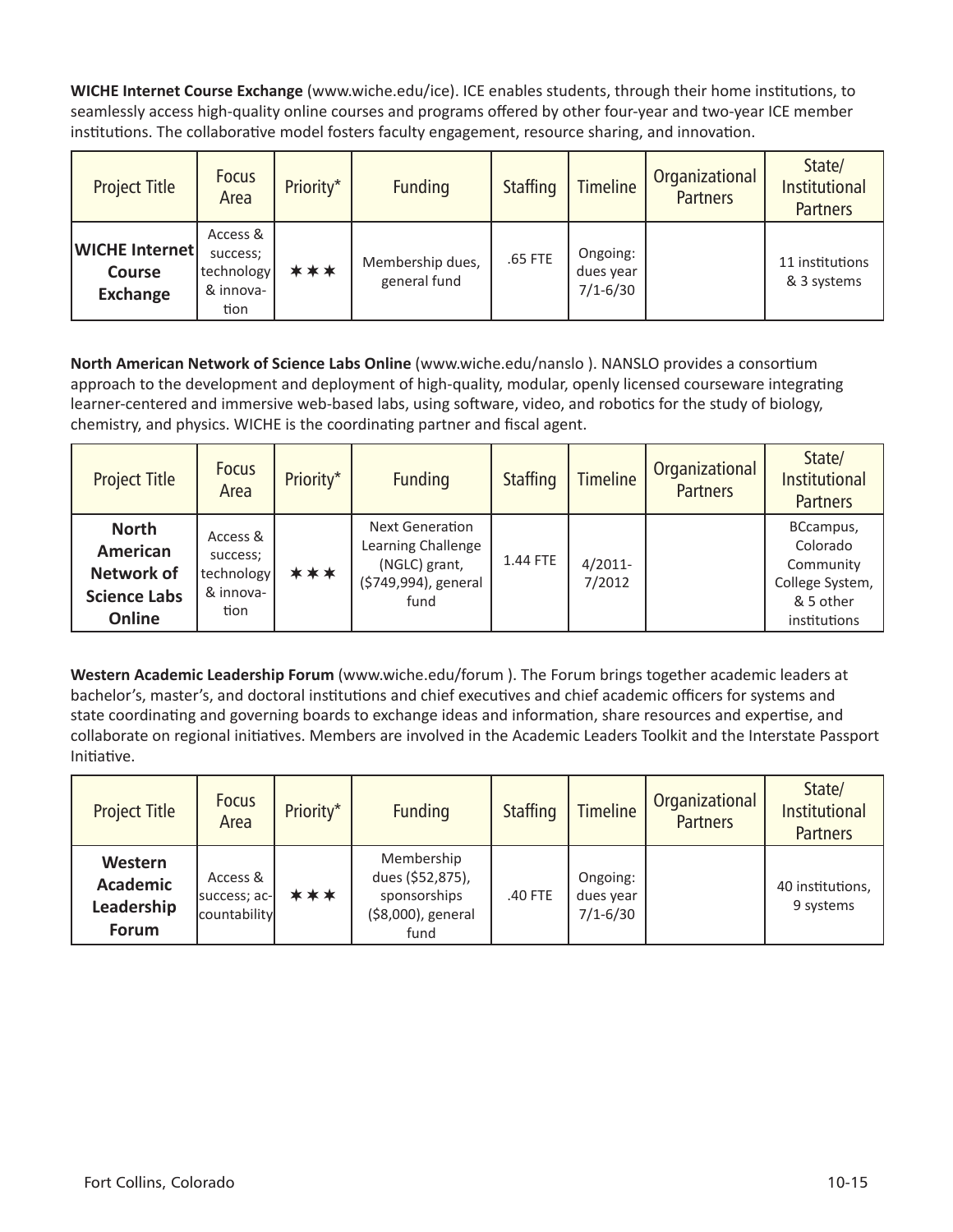**Western Alliance of Community College Academic Leaders** (www.wiche.edu/alliance). The Alliance convenes academic leaders at community colleges, technical schools, systems, and state governing and coordinating boards to exchange ideas and information, share resources and expertise, and collaborate on regional initiatives. Projects in which its members play key roles are the Academic Leaders Toolkit, the North American Network of Science Labs Online, and the Interstate Passport Initiative.

| <b>Project Title</b>                                                                              | <b>Focus</b><br>Area                        | Priority* | <b>Funding</b>                                                               | <b>Staffing</b> | <b>Timeline</b>                       | Organizational<br><b>Partners</b> | State/<br><b>Institutional</b><br><b>Partners</b> |
|---------------------------------------------------------------------------------------------------|---------------------------------------------|-----------|------------------------------------------------------------------------------|-----------------|---------------------------------------|-----------------------------------|---------------------------------------------------|
| Western<br><b>Alliance of</b><br><b>Community</b><br>College<br><b>Academic</b><br><b>Leaders</b> | Access &<br>success;<br>account-<br>ability | ***       | Membership<br>dues (\$35,652),<br>sponsorships<br>(\$3,000), general<br>fund | .30 FTE         | Ongoing:<br>dues year<br>$7/1 - 6/30$ |                                   | 59 institutions,<br>6 systems                     |

**Academic Leaders Toolkit** (http://alt.wiche.edu ). A joint project of the Alliance and the Forum, the toolkit is a searchable, web-based depository and resource of useful decision-making tools, contributed by academic leaders. The toolkit highlights best practice cases on a variety of academic issues to assist in decision making and advancing institutions' missions and operations, as well as allowing for the exchange of ideas.

| <b>Project Title</b>               | <b>Focus</b><br>Area | Priority* | <b>Funding</b>   | <b>Staffing</b>                              | <b>Timeline</b> | Organizational<br><b>Partners</b> | State/<br>Institutional<br><b>Partners</b> |
|------------------------------------|----------------------|-----------|------------------|----------------------------------------------|-----------------|-----------------------------------|--------------------------------------------|
| <b>Academic</b><br>Leaders Toolkit | Access &<br>success  | ***       | Forum & Alliance | Forum/<br>Alliance<br>(included in<br>above) | Ongoing         | Forum & Alliance                  |                                            |

**Gaining Online Accessible Learning through Self-study** (www.wiche.edu/goals). GOALS develops tools related to web accessibility for institutions to use during the continuous improvement process for reaffirmation by the regional accrediting agencies. WICHE is a partner in this three-year collaborative project, funded by the Fund for the Improvement of Postsecondary Education (FIPSE).

| <b>Project Title</b>                                                                   | <b>Focus</b><br>Area | Priority* | <b>Funding</b>                                                  | <b>Staffing</b> | <b>Timeline</b>     | Organizational<br><b>Partners</b>                                                                 | State/<br>Institutional<br><b>Partners</b> |
|----------------------------------------------------------------------------------------|----------------------|-----------|-----------------------------------------------------------------|-----------------|---------------------|---------------------------------------------------------------------------------------------------|--------------------------------------------|
| <b>Gaining Online</b><br><b>Accessible</b><br><b>Learning</b><br>through<br>Self-study | Access &<br>success  | ***       | U.S. Dept. of<br>Education, FIPSE<br>(WICHE share:<br>\$36,000) | .05 FTE         | $1/2011$ -<br>12/13 | <b>National Center</b><br>on Disability<br>and Access to<br>Education (lead),<br>3 other partners |                                            |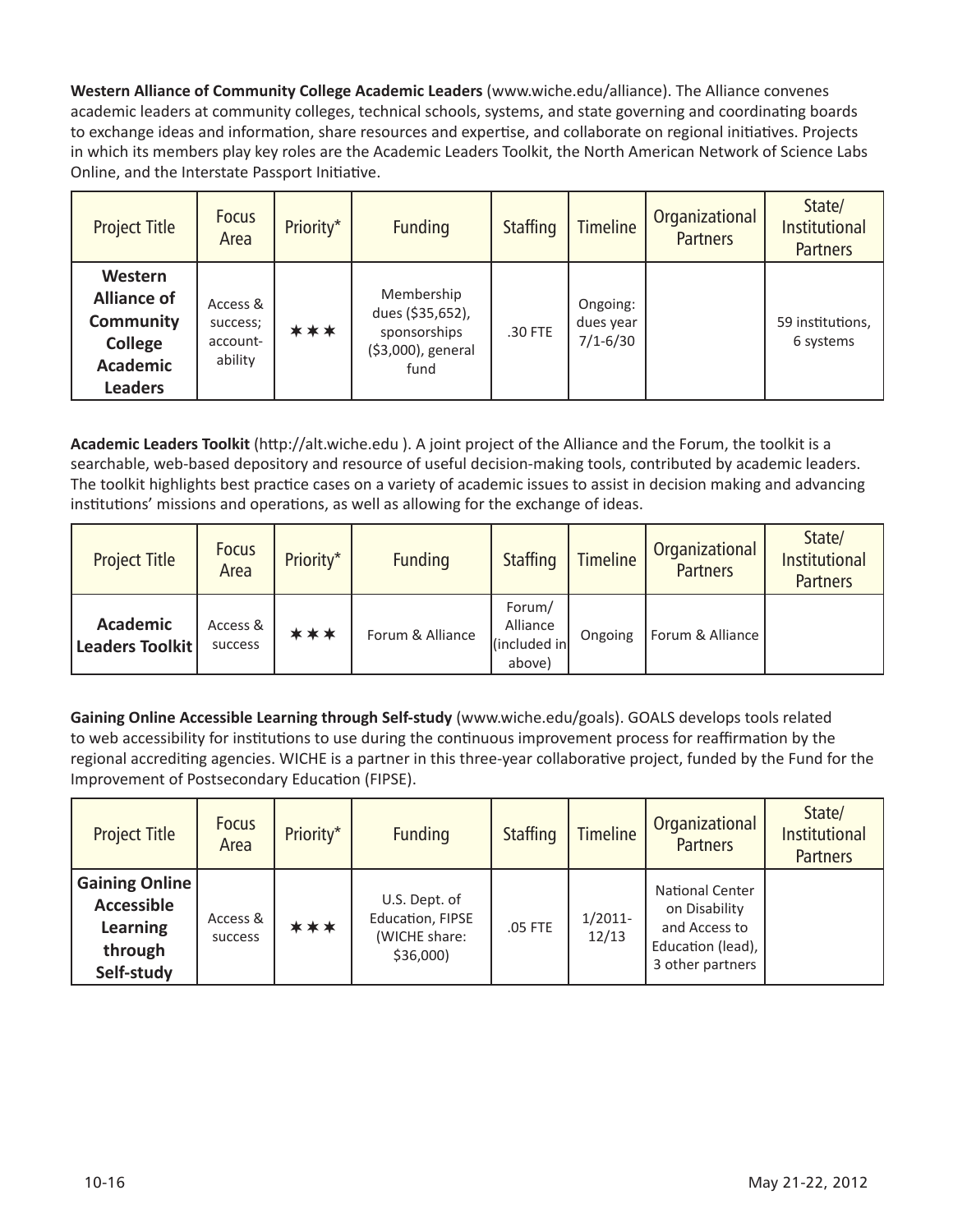**Interstate Passport Initiative: Focusing on Learning Outcomes to Streamline Transfer Pathways to Graduation** (www.wiche.edu/passport ). The Passport project is creating a new transfer framework, one based on studentlearning outcomes rather than seat time or credits. In this two-year pilot project under WICHE's direction, 28 institutions in five partner states will forge transfer agreements based on a set of essential learning outcomes.

| <b>Project Title</b>                        | <b>Focus</b><br>Area | Priority* | <b>Funding</b>                                                              | <b>Staffing</b> | <b>Timeline</b>    | Organizational<br><b>Partners</b> | State/<br>Institutional<br><b>Partners</b>               |
|---------------------------------------------|----------------------|-----------|-----------------------------------------------------------------------------|-----------------|--------------------|-----------------------------------|----------------------------------------------------------|
| Interstate<br><b>Passport</b><br>Initiative | Access &<br>success  | ***       | Carnegie Corp-<br>oration of New York<br>grant (\$550,000),<br>general fund | 1.15 FTE        | 10/2011-<br>9/2013 |                                   | 28 institutions in 1<br>5 states (CA, HI,<br>ND, OR, UT) |

**Master Property Program** (www.wiche.edu/mpp). WICHE offers participation in the Midwestern Higher Education Compact's (MHEC'S) MPP to colleges and universities in the West that want to benefit from comprehensive property insurance coverage at rates that are typically below industry averages, while improving their risk management and asset protection strategies. Available to two- and four-year public and private institutions of higher education, the program currently has 50 member institutions (100 campuses) with total insured values of \$80 billion; seven institutions and two systems (with 14 campuses) in the WICHE region are members.

| <b>Project Title</b>                        | <b>Focus</b><br>Area | Priority* | <b>Funding</b> | <b>Staffing</b>              | <b>Timeline</b> | Organizational<br><b>Partners</b>                       | State/<br><b>Institutional</b><br><b>Partners</b>                 |
|---------------------------------------------|----------------------|-----------|----------------|------------------------------|-----------------|---------------------------------------------------------|-------------------------------------------------------------------|
| <b>Master</b><br><b>Property</b><br>Program | Finance              | ***       | Member fees    | $.10$ FTE<br>&<br>consultant | Ongoing         | MHEC and<br>New England<br>Board of Higher<br>Education | 21 institutions<br>in 7 states (AZ,<br>CO, NV, OR, UT,<br>WA. WY) |

**MHECTech** (www.wiche.edu/costSavingPurchasing). WICHE partners with the Midwestern Higher Education Compact on MHECTech, a program enabling colleges and universities in the Midwest and West to buy a variety of goods off competitively bid purchasing agreements to contain or reduce their costs. WICHE region institutions are eligible to purchase computers at discounted rates under contracts with Dell, Fujitsu, Oracle (Sun), Systemax Computers; Dell and Xerox printers and peripherals; and data networking by Juniper Networks.

| <b>Project Title</b> | <b>Focus</b><br>Area | Priority* | <b>Funding</b>      | <b>Staffing</b> | <b>Timeline</b> | Organizational<br><b>Partners</b> | State/<br>Institutional<br><b>Partners</b>                                    |
|----------------------|----------------------|-----------|---------------------|-----------------|-----------------|-----------------------------------|-------------------------------------------------------------------------------|
| <b>MHECTech</b>      | Finance              | ***       | Administrative fees | $.10$ FTE       | Ongoing         | <b>MHEC</b><br>& vendors          | K-12, colleges,<br>universities,<br>government<br>agencies in<br>WICHE region |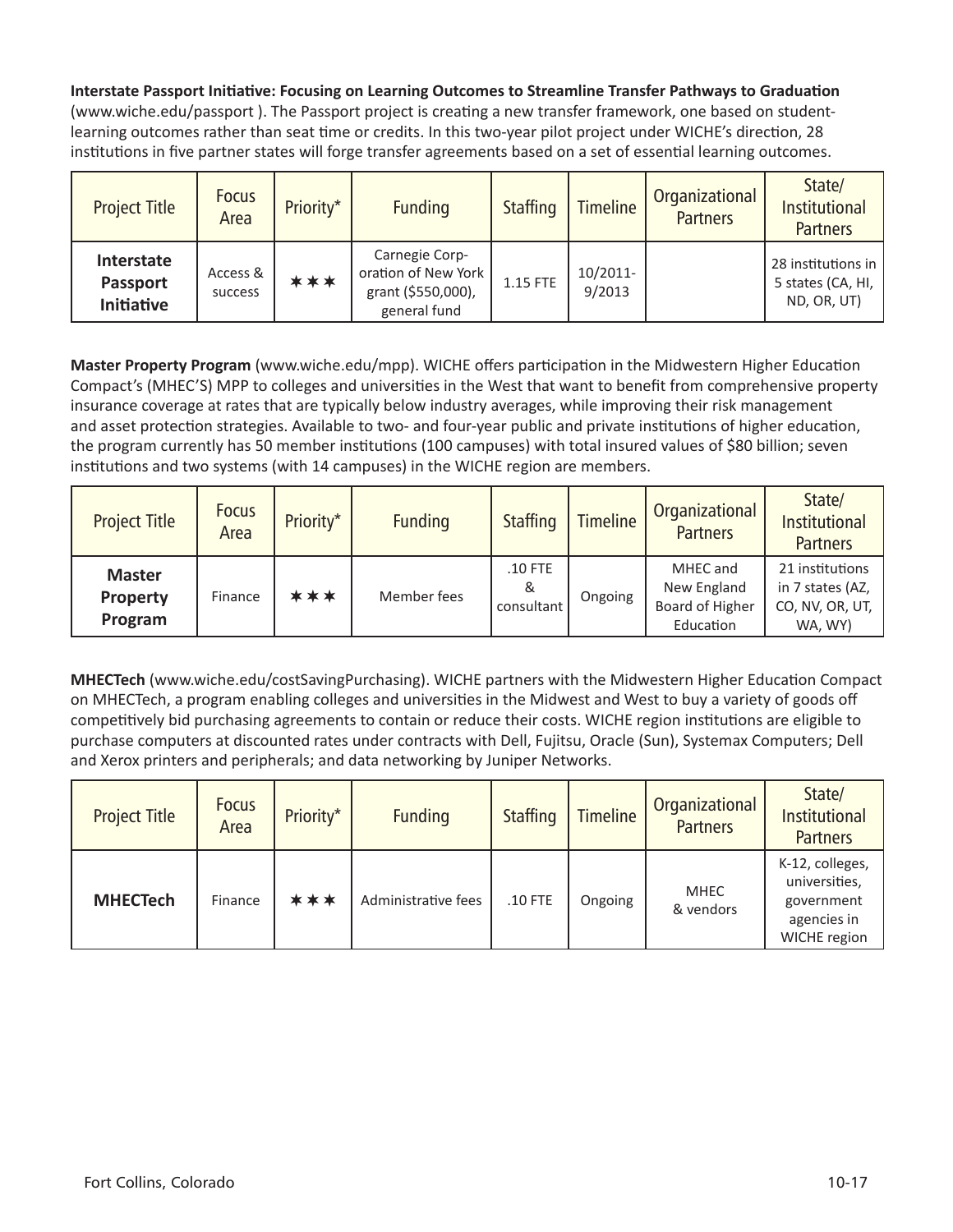## NEW DIRECTIONS

\*Priorities key:

 $* =$  Urgency (mission critical)  $* =$  low,  $* * =$  medium,  $* * * =$  high  $\bullet$  = Opportunity (funding)  $\bullet$  = low,  $\bullet$   $\bullet$  = medium,  $\bullet$   $\bullet$  = high  $\blacksquare$  = Competence (staff/consultants)  $\blacksquare$  = low,  $\blacksquare$  = medium,  $\blacksquare$  = high

**State Authorization Project**. Staff is working with a regional steering committee of stakeholders to create reciprocity agreements among WICHE states for the authorization of distance education programs operated by colleges and universities in each state where a student is enrolled. The agreements will outline review standards and processes in order to enable institutions to be in compliance with new federal regulations, as well as state regulations regarding authorization; staff will also work with the three other regional higher education compacts, the Presidents' Forum, and the Council of State Governments to seek interregional agreements.

| <b>Project Title</b>                     | <b>Focus Area</b> | Priority*                          | <b>Staffing</b> | Organizational<br><b>Partners</b>                  | <b>Status</b>                                                                                                                         |
|------------------------------------------|-------------------|------------------------------------|-----------------|----------------------------------------------------|---------------------------------------------------------------------------------------------------------------------------------------|
| <b>State</b><br>Authorization<br>Project | Access & success  | ***<br>$\bullet\bullet$<br>a sa sa | <b>TBD</b>      | WICHE member<br>states who agree to<br>participate | Regional steering<br>committee & staff<br>are developing<br>a draft regional<br>agreement; options<br>for interregional<br>agreements |

**NANSLO Pedagogy and Design Research Project**. Building on our current North American Network of Science Labs Online initiative, this project will identify the strengths and weaknesses of lab-based physics courses taught online and develop guidelines for instructors that will support successful applications of three lab experiment methodologies: home-based kits, remote web-based labs, and interactive simulations. The four-year project, with WICHE serving as the coordinating partner and fiscal agent, will take two physics courses through a three-iteration cycle of continuous improvement.

| <b>Project Title</b>                                        | <b>Focus Area</b> | Priority*                                 | <b>Staffing</b> | Organizational<br><b>Partners</b>                                                     | <b>Status</b>                                                                                                                  |
|-------------------------------------------------------------|-------------------|-------------------------------------------|-----------------|---------------------------------------------------------------------------------------|--------------------------------------------------------------------------------------------------------------------------------|
| <b>NANSLO</b><br>Pedagogy and<br>Design Research<br>Project | Access & success  | ***<br>$\bullet\bullet\bullet$<br>a sa sa | .75-.85 FTE     | BCcampus, Colorado<br><b>Community College</b><br>System, and 5 other<br>institutions | Proposal submitted<br>to the National<br>Science Foundation<br>(NSF) for \$1,349,000<br>(awards to be<br>announced<br>7/1/2012 |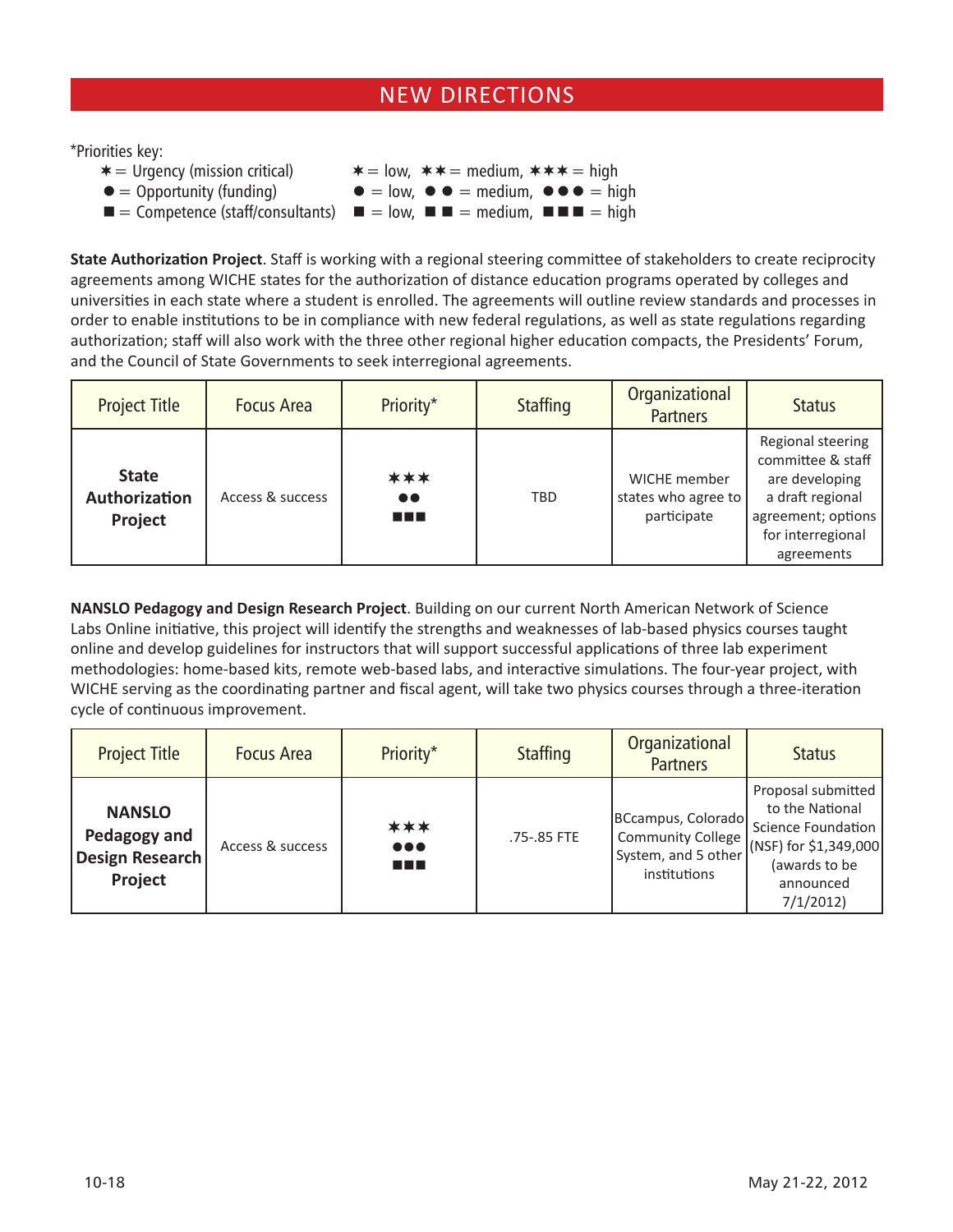**NANSLO Expansion Project**. Also building on our current NANSLO work, this project will focus in three areas: developing the second semester of the introductory biology, chemistry, and physics courses as openly licensed, online courses containing remote web-based science lab (RWSL) experiments; creating and staffing a RWSL development lab for shared use by faculty of NANSLO member institutions, in order to develop and test new RWSL experiments; and expanding the use of the three NANSLO labs (North Island College, Colorado Community College System, and a new development lab) to all partner institutions.

| <b>Project Title</b>                         | <b>Focus Area</b> | Priority*                                     | <b>Staffing</b> | Organizational<br><b>Partners</b>                                              | <b>Status</b>                                       |
|----------------------------------------------|-------------------|-----------------------------------------------|-----------------|--------------------------------------------------------------------------------|-----------------------------------------------------|
| <b>NANSLO</b><br><b>Expansion</b><br>Project | Access & success  | ***<br>$\bullet\bullet\bullet$<br>a kacamatan | $~\sim$ 1 FTE   | BCcampus, Colorado<br>Community College<br>System, and 5 other<br>institutions | <b>NGLC</b> competition<br>TBD (anticipate<br>fall) |

**Rural Healthcare Initiative**. Programs and Services staff will explore partnerships with federal and state agencies and private funders (such as foundations and professional state associations), as well as working to develop a PSEP Alumni Scholarship Fund, seeking support for regional strategies to alleviate healthcare workforce shortages and to prepare more professionals to practice in rural and underserved areas of the West.

| <b>Project Title</b>                         | <b>Focus Area</b> | Priority* | <b>Staffing</b> | Organizational<br><b>Partners</b> | <b>Status</b>  |
|----------------------------------------------|-------------------|-----------|-----------------|-----------------------------------|----------------|
| <b>Rural Healthcare</b><br><b>Initiative</b> | Access & success  | **        | .20 FTE         | PSEP sending states               | In development |

## ON THE HORIZON

\*Priorities key:

- $* =$  Urgency (mission critical)  $* =$  low,  $* * =$  medium,  $* * * =$  high
- $\bullet$  = Opportunity (funding)  $\bullet$  = low,  $\bullet$   $\bullet$  = medium,  $\bullet$   $\bullet$  = high
- $\blacksquare$  = Competence (staff/consultants)  $\blacksquare$  = low,  $\blacksquare$  = medium,  $\blacksquare$  =  $\blacksquare$  = high

**NANSLO Allied Health Project**. Institutions in six WICHE states plan to submit a proposal for a collaborative project, *Building 21st Century Learning Models for Allied Health Programs in the West*, to the U.S. Department of Labor's Trade Adjustment and Community College and Career Training Grant competition. The proposal will ask for support to: transform face-to-face courses in selected allied health programs to online or hybrid environments; expand NANSLO to support the use of remote web-based science labs, enabling students to take online lab courses for these programs; and create a regional allied healthcare portal, supporting students from when they're in school to when they transition to jobs in their field.

| <b>Project Title</b>                          | <b>Focus Area</b> | Priority*                                | <b>Staffing</b> | Organizational<br><b>Partners</b> | <b>Status</b>                             |
|-----------------------------------------------|-------------------|------------------------------------------|-----------------|-----------------------------------|-------------------------------------------|
| <b>NANSLO Allied</b><br><b>Health Project</b> | Access & success  | ***<br>$\bullet\bullet\bullet$<br>a sa B | $~\sim$ 1 FTE   | Members of the<br>Alliance        | Dept. of Labor<br>proposals due<br>May 24 |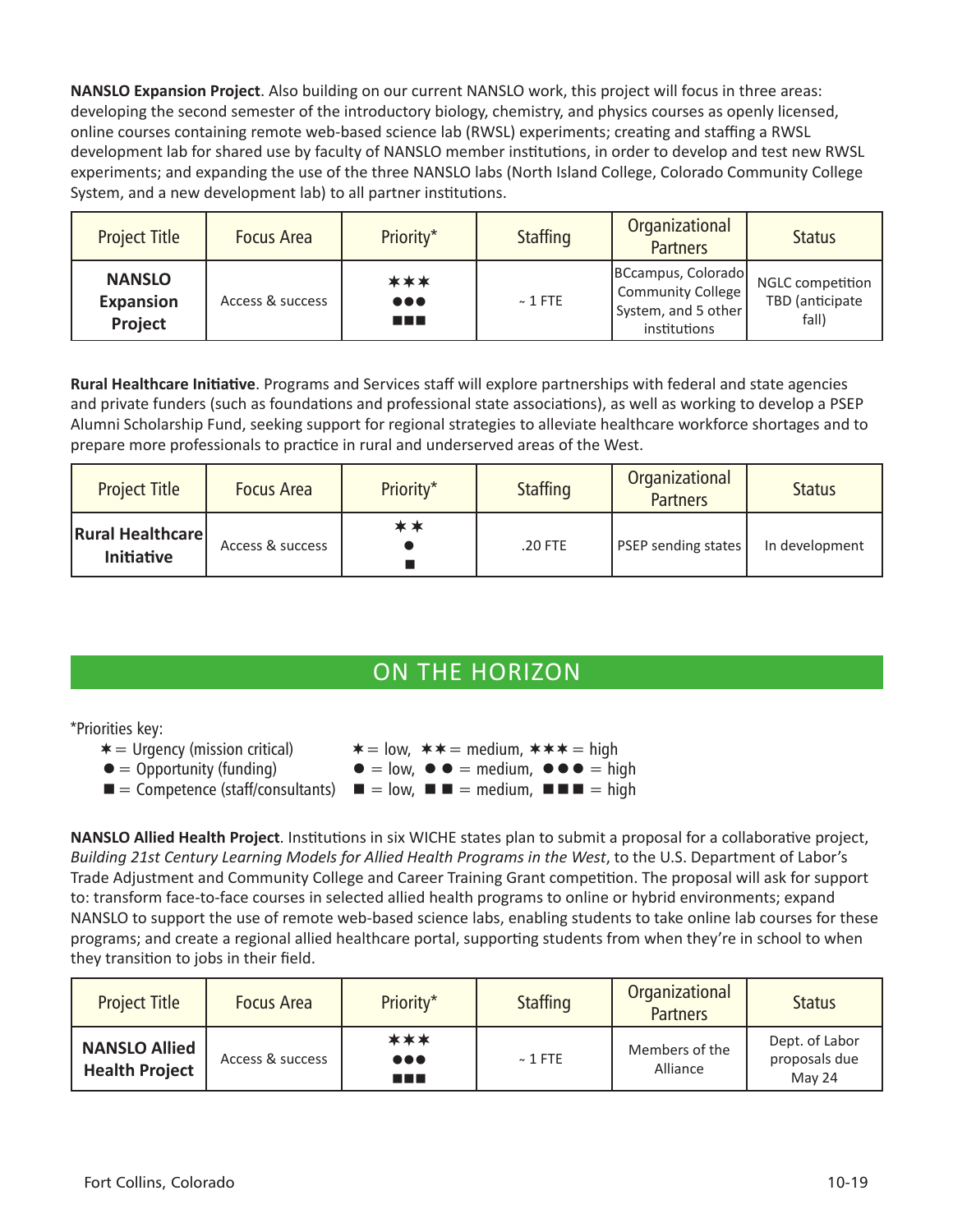**MHECare**. WICHE is exploring the feasibility of partnering with the Midwestern Higher Education Compact in offering MHECare, to help institutions in the region reduce the costs and improve the coverage of their student health insurance. MHEC has completed a competitive RFP and recently selected Mercer as the program administrator and UnitedHealthcare as the provider for the program, which will offer a national PPO network with flexible access for students and help colleges and universities to lower their administrative costs.

| <b>Project Title</b> | <b>Focus Area</b> | Priority*                      | <b>Staffing</b> | Organizational<br><b>Partners</b> | <b>Status</b>                                                          |
|----------------------|-------------------|--------------------------------|-----------------|-----------------------------------|------------------------------------------------------------------------|
| <b>MHECare</b>       | Finance           | ***<br>$\bullet\bullet$<br>m a | TBD             | <b>MHEC</b>                       | Staff are drafting<br>a participation<br>agreement with<br><b>MHEC</b> |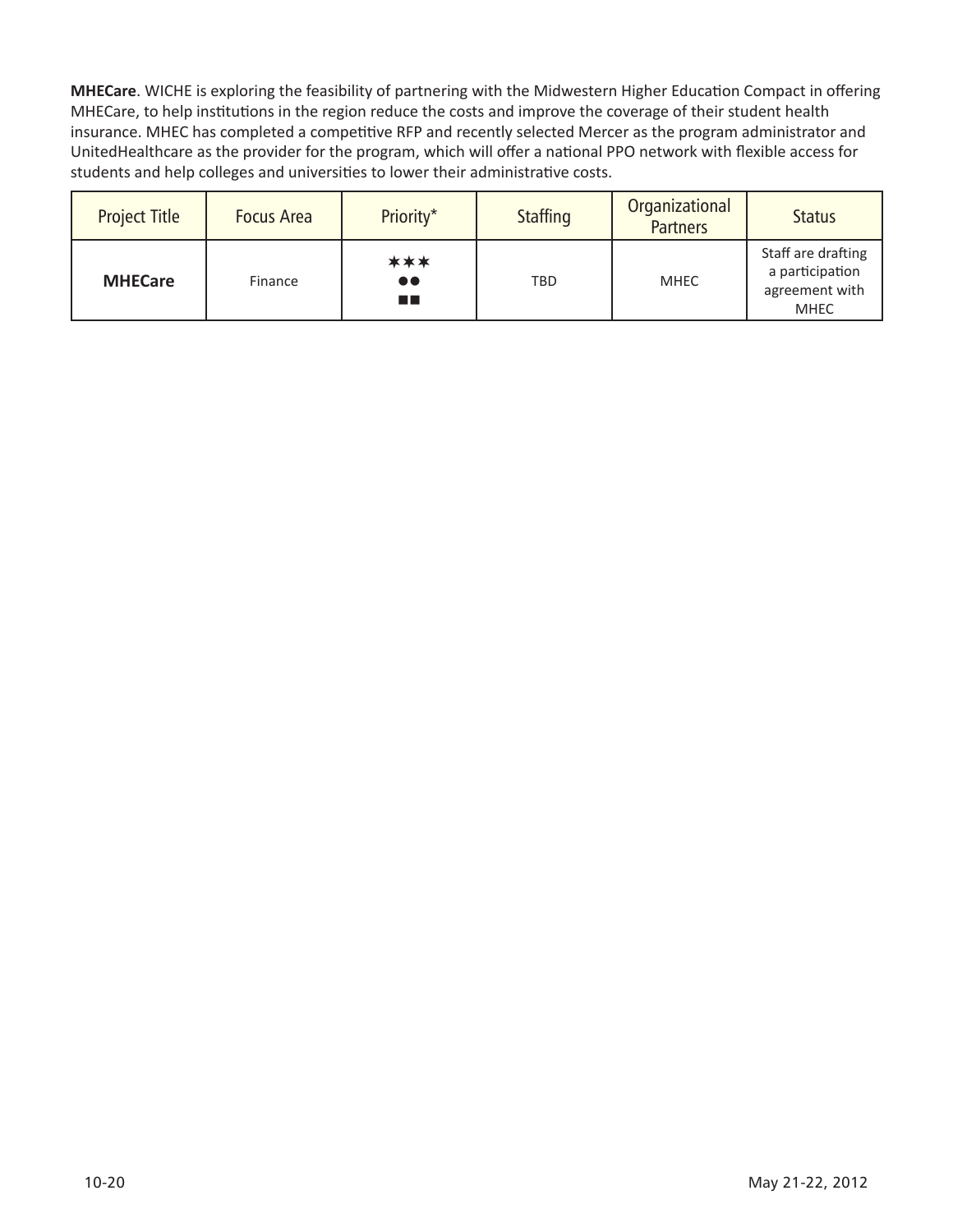# **Policy Analysis and Research**

The Policy Analysis and Research unit offers a variety of policy and information resources that support betterinformed decision making at the state level. The unit is involved in a number of research projects and collaborative initiatives that focus on college completion; transfer and articulation; adult learners; multistate data sharing to support educational planning and workforce development; and other critical areas. Its publication series, including *Policy Insights* and *Western Policy Exchanges*, explore a wide range of significant policy issues. It also publishes indepth works such as *Knocking at the College Door: Projections of High School Graduates by State and Race/Ethnicity*  and the *Regional Fact Book for Higher Education in the West*, which include data and analyses on fiscal, demographic, economic, and social indicators.

## EXISTING ACTIVITIES

\*Priorities key:

 $\ast$  = Urgency (mission critical)  $\ast$  = low,  $\ast \ast$  = medium,  $\ast \ast \ast$  = high

*Tuition and Fees* (www.wiche.edu/pub/15595). This annual report shows the current-year published tuition and fees prices charged by each public higher education institution in the West, along with selected historical information.

| <b>Project Title</b>       | <b>Focus</b><br>Area | Priority* | <b>Funding</b> | <b>Staffing</b> | <b>Timeline</b> | Organizational<br><b>Partners</b> | State/<br><b>Institutional</b><br><b>Partners</b> |
|----------------------------|----------------------|-----------|----------------|-----------------|-----------------|-----------------------------------|---------------------------------------------------|
| <b>Tuition and</b><br>Fees | Finance              | ***       | General fund   | .025 FTE        | Ongoing         | N/A                               | All WICHE states<br>respond                       |

**Legislative Advisory Committee** (www.wiche.edu/lac). The LAC informs the WICHE Commission and staff about significant legislative issues related to higher education; at the same time, WICHE staff serves the LAC by informing members about emerging policy issues in the West. LAC members are appointed by the commission and meet annually.

| <b>Project Title</b>                               | <b>Focus</b><br>Area | Priority* | <b>Funding</b>                       | <b>Staffing</b> | <b>Timeline</b> | Organizational<br><b>Partners</b> | State/<br><b>Institutional</b><br><b>Partners</b> |
|----------------------------------------------------|----------------------|-----------|--------------------------------------|-----------------|-----------------|-----------------------------------|---------------------------------------------------|
| Legislative<br><b>Advisory</b><br><b>Committee</b> | Finance              | ***       | General fund set-<br>aside: \$25,000 | $.10$ FTE       | Ongoing         | N/A                               | All WICHE states                                  |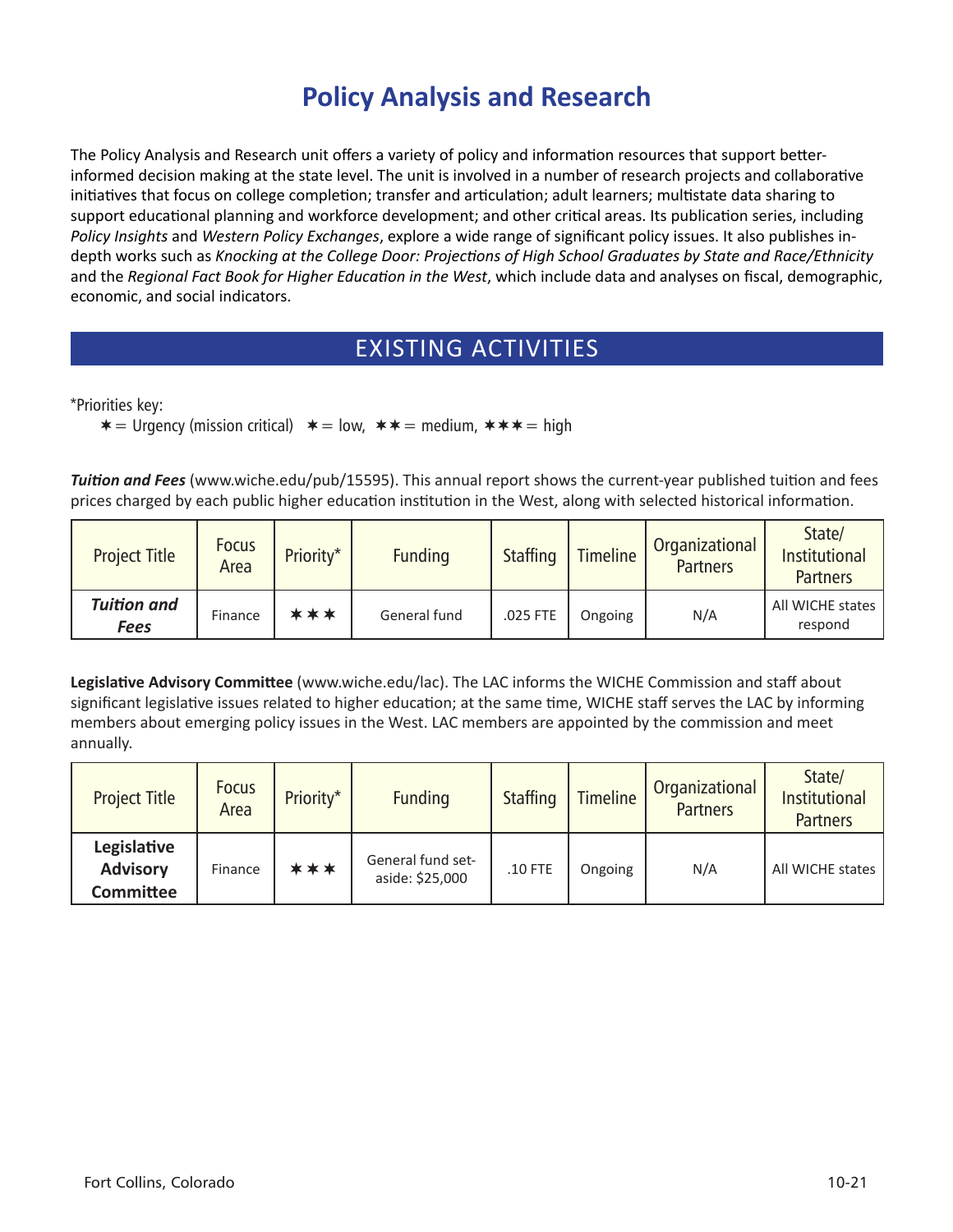**Policy and Assessment Framework for Washington's Opportunity Scholarship Program**. In partnership with the National Center for Higher Education Management Systems (NCHEMS), staff is examining Washington's new financial aid program and offering guidance concerning how its effectiveness can be measured and how its implementation can be integrated with the state's existing finance and financial aid policies.

| <b>Project Title</b>                                                                                      | <b>Focus</b><br>Area | Priority* | <b>Funding</b>                                                                                                           | <b>Staffing</b> | <b>Timeline</b> | Organizational<br><b>Partners</b> | State/<br><b>Institutional</b><br><b>Partners</b> |
|-----------------------------------------------------------------------------------------------------------|----------------------|-----------|--------------------------------------------------------------------------------------------------------------------------|-----------------|-----------------|-----------------------------------|---------------------------------------------------|
| Policy and<br>Assessment<br><b>Framework for</b><br>Washington's<br>Opportunity<br>Scholarship<br>Program | Finance              | ***       | Microsoft<br>Corporation via<br>subcontract from<br>NCHEMS: total<br>revenue, \$30,000<br>FY13 expenditures:<br>\$10,000 | .15 FTE         | $3/12 - 9/13$   | <b>NCHEMS</b>                     | Washington                                        |

**Adult College Completion Network** (www.adultcollegecompletion.org). WICHE manages the ACC Network, a learning network that unites organizations and agencies working to increase college completion by adults with prior college credits but no degree.

| <b>Project Title</b>                                 | <b>Focus</b><br>Area | Priority* | <b>Funding</b>                                                                         | <b>Staffing</b> | <b>Timeline</b> | Organizational<br><b>Partners</b> | State/<br>Institutional<br><b>Partners</b> |
|------------------------------------------------------|----------------------|-----------|----------------------------------------------------------------------------------------|-----------------|-----------------|-----------------------------------|--------------------------------------------|
| <b>Adult College</b><br>Completion<br><b>Network</b> | Access &<br>success  | ***       | Lumina Foundation:<br>total revenue,<br>\$1,133,800<br>FY13 expenditures:<br>\$250,000 | 1.65 FTE        | $10/10-9/14$    | N/A                               | N/A                                        |

*Knocking at the College Door* (www.wiche.edu/pub/11556 ). With support from its traditional partners, ACT and the College Board, the Policy Analysis and Research unit has been reviewing the methodology WICHE has historically used to make its widely used projections of high school graduates, *Knocking at the College Door: Projections of High School Graduates by State and Race/Ethnicity*. The project will also examine how our analyses could be extended to be of greater use to the education and policy communities that depend upon them and to prepare the next edition of the publication.

| <b>Project Title</b>                                                                                | <b>Focus</b><br>Area | Priority* | <b>Funding</b>                                                                      | <b>Staffing</b> | <b>Timeline</b>                                                         | Organizational<br><b>Partners</b> | State/<br><b>Institutional</b><br><b>Partners</b> |
|-----------------------------------------------------------------------------------------------------|----------------------|-----------|-------------------------------------------------------------------------------------|-----------------|-------------------------------------------------------------------------|-----------------------------------|---------------------------------------------------|
| <b>Knocking at the</b><br><b>College Door</b><br>(with method-<br>ological review<br>and expansion) | Access &<br>success  | ***       | ACT/College Board:<br>total revenue,<br>\$441,000<br>FY13 expenditures,<br>\$80,000 | 1.65 FTE        | $10/10 - 9/14$<br>(release of<br>8th edition<br>planned for<br>12/2012) | N/A                               | N/A                                               |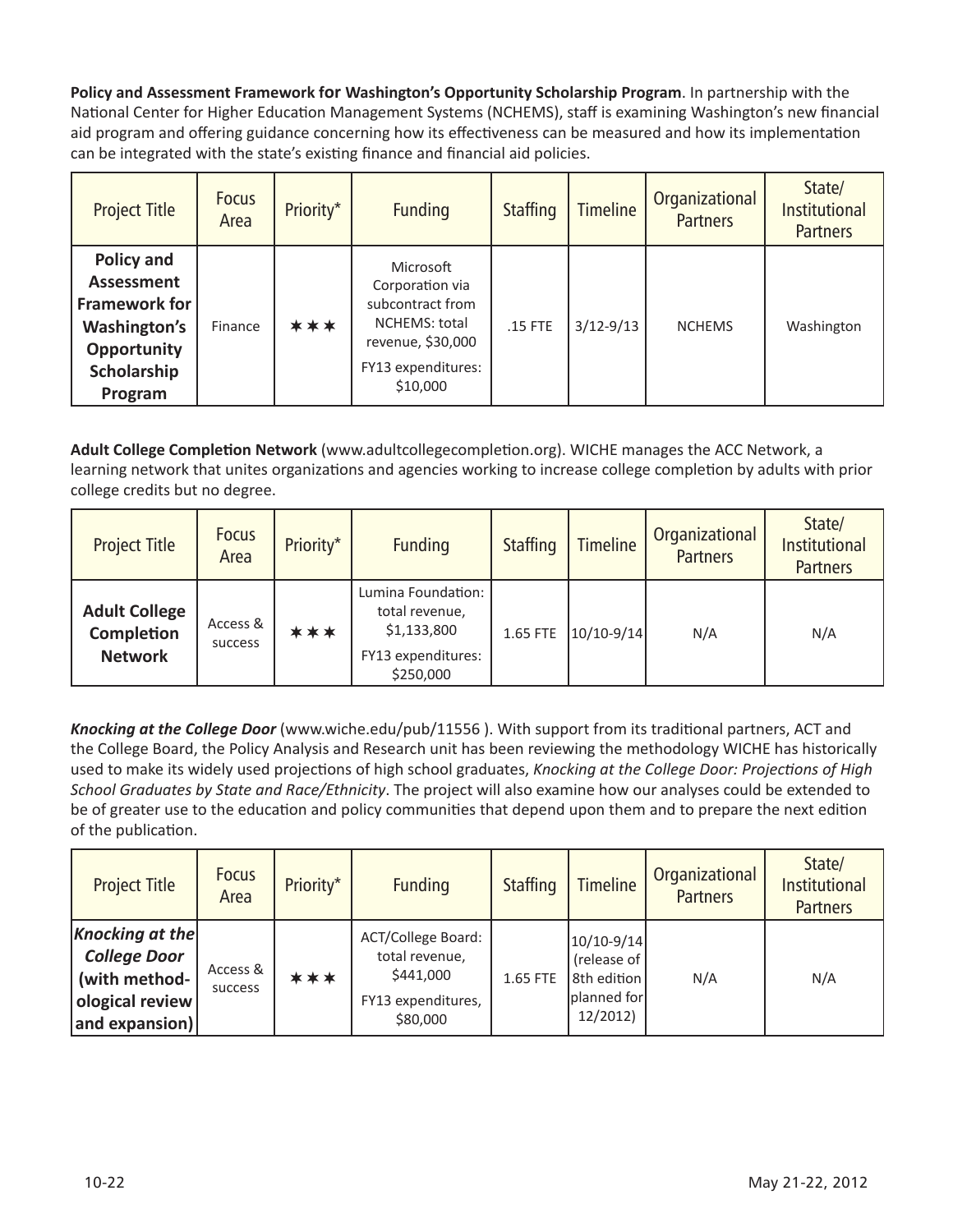**State Higher Education Policy Database** (www.higheredpolicies.wiche.edu). The nation's only online searchable database of higher education policies provides state and national policymakers, education leaders, practitioners, and education consumers with an inventory of state-level policies and resources in key policy issue areas related to access and success in higher education.

| <b>Project Title</b>                                              | <b>Focus</b><br>Area | Priority* | <b>Funding</b>                                                       | <b>Staffing</b> | <b>Timeline</b> | Organizational<br><b>Partners</b>               | State/<br>Institutional<br><b>Partners</b> |
|-------------------------------------------------------------------|----------------------|-----------|----------------------------------------------------------------------|-----------------|-----------------|-------------------------------------------------|--------------------------------------------|
| <b>State Higher</b><br><b>Education</b><br><b>Policy Database</b> | Access &<br>success  | **        | General fund/Lumina<br>Foundation:<br>FY13 expenditures,<br>\$40,000 | .20 FTE         | Ongoing         | National<br>Conference of<br>State Legislatures | N/A                                        |

**College Access Challenge Grant Consortium and Network** (www.wiche.edu/cacg). CACG is a federally funded formula grant program designed to increase the number of low-income students who are prepared to enroll and succeed in postsecondary education. States can participate in WICHE's activities through the CACG Consortium, which involves WICHE administering the state program, or through the CACG Network, which is a collaborative council composed of designated staff from each of the states.

| <b>Project Title</b>                                                            | <b>Focus</b><br>Area | Priority* | <b>Funding</b>                                                                                                                 | <b>Staffing</b> | <b>Timeline</b>                                                                        | Organizational<br><b>Partners</b> | State/<br>Institutional<br><b>Partners</b>                                                       |
|---------------------------------------------------------------------------------|----------------------|-----------|--------------------------------------------------------------------------------------------------------------------------------|-----------------|----------------------------------------------------------------------------------------|-----------------------------------|--------------------------------------------------------------------------------------------------|
| <b>College Access</b><br><b>Challenge</b><br>Grant<br>Consortium<br>and Network | Access &<br>success  | ***       | State memoranda of<br>agreement/U.S. Dept.<br>of Education:<br>FY12 revenues,<br>\$240,000;<br>FY13 expenditures,<br>\$240,000 | 1.40 FTE        | $08/14/12$ -<br>08/13/13<br>(memo-<br>randa of<br>agreement<br>negotiated<br>annually) | N/A                               | 2 consortium<br>states (AK, ID) &<br>8 network states<br>(AK, ID, NV, ND,<br>TX, UT, WA, WY) $ $ |

**State-level Articulation and Transfer Systems** (www.wiche.edu/stas). Having completed the Lumina Foundationfunded project titled, *Best Practices in Statewide Articulation and Transfer Systems*, WICHE staff continue to serve as resource experts on this issue.

| <b>Project Title</b>                                                 | <b>Focus</b><br>Area       | Priority* | <b>Funding</b> | <b>Staffing</b> | <b>Timeline</b> | Organizational<br><b>Partners</b> | State/<br>Institutional<br><b>Partners</b> |
|----------------------------------------------------------------------|----------------------------|-----------|----------------|-----------------|-----------------|-----------------------------------|--------------------------------------------|
| State-level<br><b>Articulation</b><br>and Transfer<br><b>Systems</b> | Access &<br><b>SUCCESS</b> | **        | General fund   | N/A             | <b>FY13</b>     | N/A                               | Varies                                     |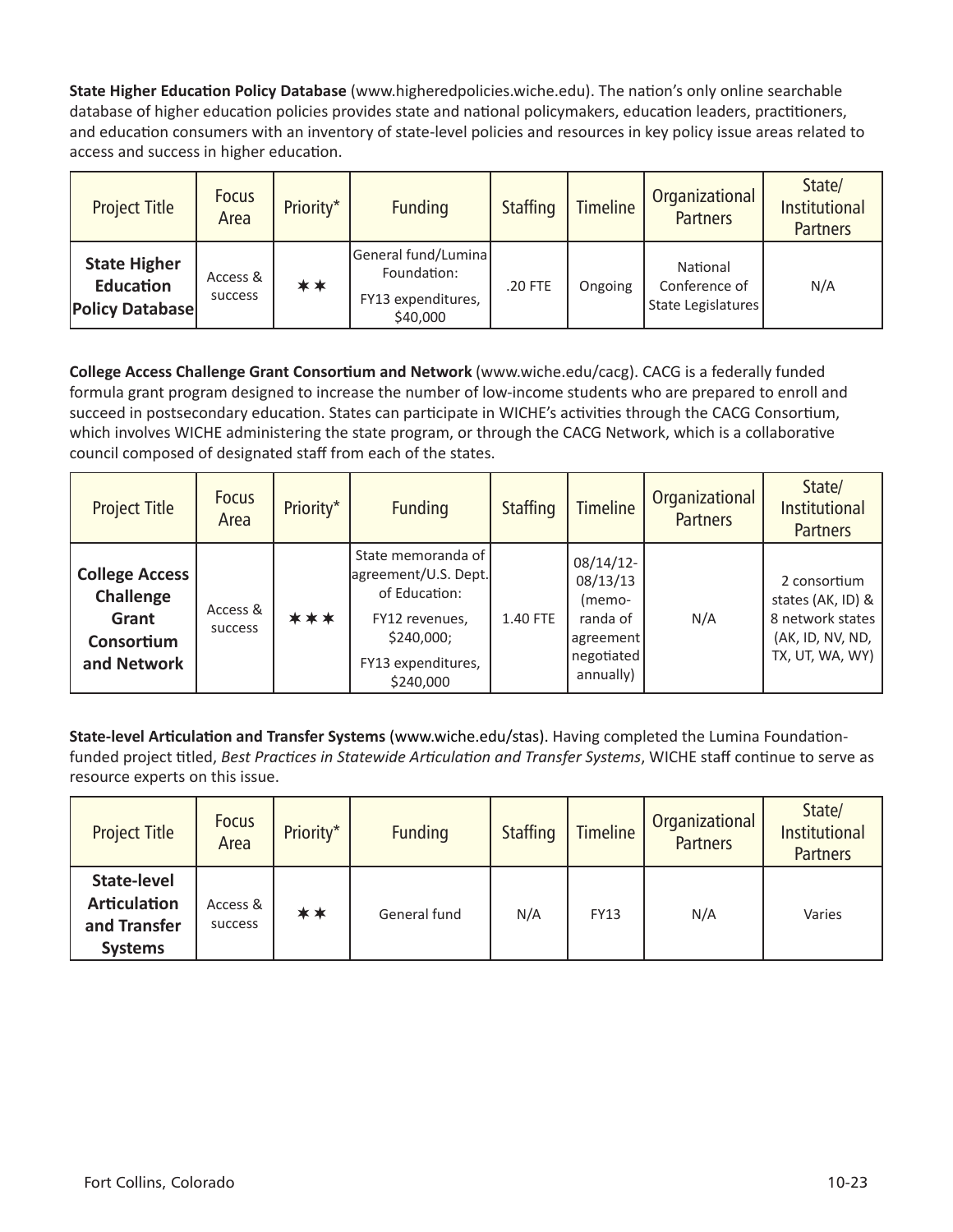**College Completion Initiative**. Within the WICHE states, at least eight major college completion initiatives are in play, and a number of Western states are actively engaged with them. To keep regional higher education leaders informed and active in these efforts, staff works closely with the different efforts.

| <b>Project Title</b>                              | <b>Focus</b><br>Area | Priority* | <b>Funding</b> | <b>Staffing</b> | <b>Timeline</b> | Organizational<br><b>Partners</b>                                                                                                                                                          | State/<br><b>Institutional</b><br><b>Partners</b> |
|---------------------------------------------------|----------------------|-----------|----------------|-----------------|-----------------|--------------------------------------------------------------------------------------------------------------------------------------------------------------------------------------------|---------------------------------------------------|
| <b>College</b><br>Completion<br><b>Initiative</b> | Access &<br>success  | ***       | General fund   | N/A             | <b>FY13</b>     | Complete College<br>America, National<br>Governors<br>Association,<br>Lumina<br>Foundation,<br>Completion<br>by Design,<br>Excelencia,<br><b>National College</b><br><b>Access Network</b> | Varies                                            |

**Facilitating Development of a Multistate Longitudinal Data Exchange** (www.wiche.edu/longitudinalDataExchange). The principal objective of this project is to develop a pilot data exchange among several states, allowing for more comprehensive analyses of the production, stock, and flows of human capital through a regional, multistate approach. Working initially with four member states – Idaho, Hawai'i, Oregon and Washington – WICHE is coordinating efforts to develop the necessary architecture for the exchange of data, effectively govern the exchange, produce standard reports, and ensure the protection of privacy.

| <b>Project Title</b>                                                                   | <b>Focus</b><br>Area          | Priority* | <b>Funding</b>                                                                                                      | <b>Staffing</b> | <b>Timeline</b> | Organizational<br><b>Partners</b>                                                                        | State/<br>Institutional<br><b>Partners</b>                                |
|----------------------------------------------------------------------------------------|-------------------------------|-----------|---------------------------------------------------------------------------------------------------------------------|-----------------|-----------------|----------------------------------------------------------------------------------------------------------|---------------------------------------------------------------------------|
| <b>Facilitating</b><br>Development<br>of a Multistate<br>Longitudinal<br>Data Exchange | Technology<br>&<br>Innovation | ***       | <b>Bill &amp; Melinda Gates</b><br>Foundation:<br>total revenue,<br>\$1,500,000;<br>FY13 expenditures,<br>\$500,000 | .80 FTE         | $6/10-5/14$     | NCHEMS, State<br>Higher Education<br>Executive<br>Officers (SHEEO),<br>National Student<br>Clearinghouse | Educational<br>& workforce<br>agencies in 4<br>states (HI, ID, OR,<br>WA) |

*Benchmarks: WICHE Region* (www.wiche.edu/pub/15325). This annual document tracks 15 indicators of progress toward improving access and success, affordability, and higher education finance from a regional perspective.

| <b>Project Title</b> | <b>Focus</b><br>Area | Priority* | <b>Funding</b> | <b>Staffing</b> | <b>Timeline</b> | Organizational<br><b>Partners</b> | State/<br><b>Institutional</b><br><b>Partners</b> |
|----------------------|----------------------|-----------|----------------|-----------------|-----------------|-----------------------------------|---------------------------------------------------|
| <b>Benchmarks</b>    | Account-<br>ability  | **        | General fund   | .025 FTE        | Ongoing         | N/A                               | N/A                                               |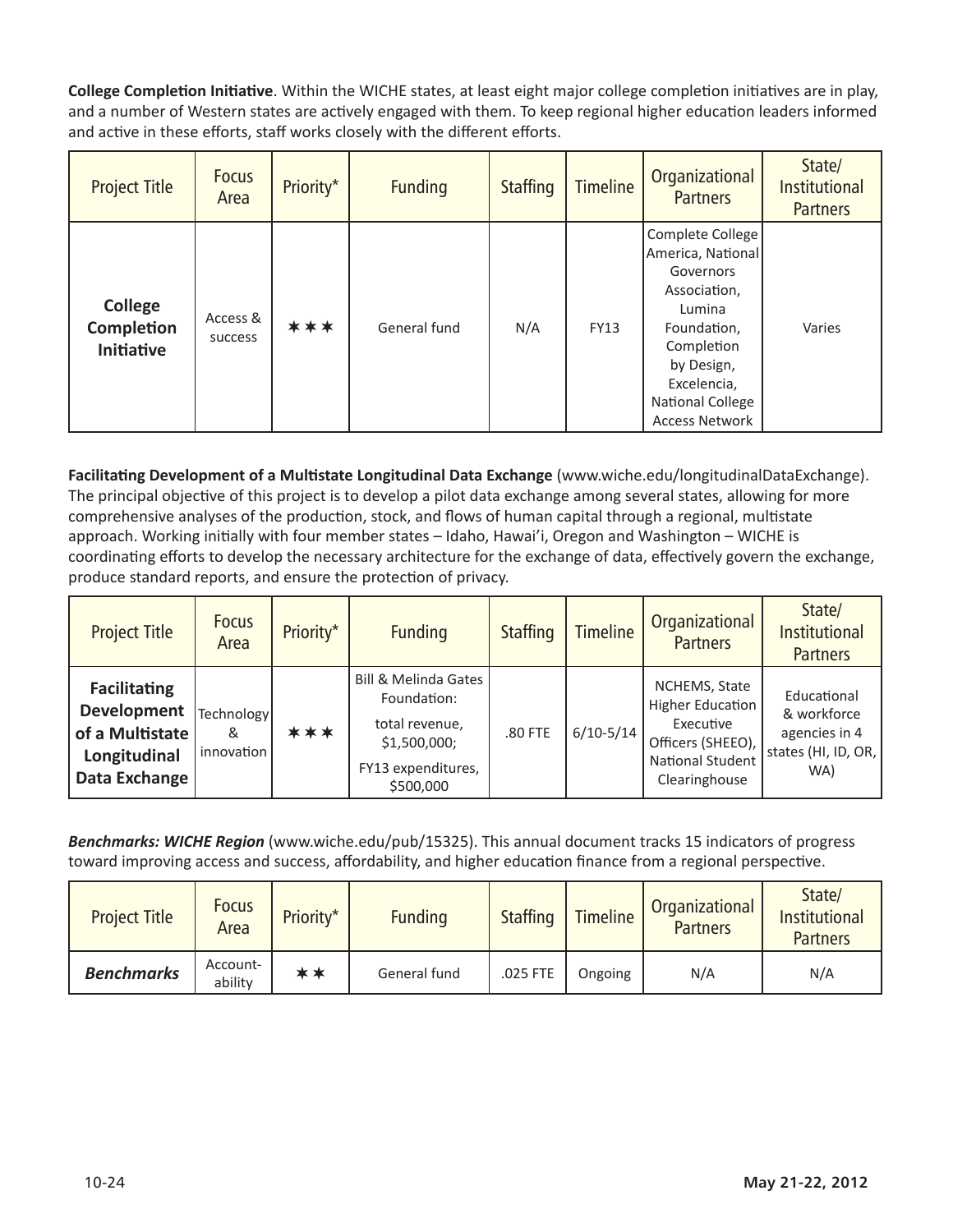*Regional Fact Book: Policy Indicators for Higher Education* (www.wiche.edu/factbook). The Policy Analysis and Research unit maintains an online repository of data relevant for higher education policymaking. Data are provided at the state level for all WICHE states and may be downloaded in Excel tables.

| <b>Project Title</b>                | <b>Focus</b><br>Area | Priority* | <b>Funding</b> | <b>Staffing</b> | <b>Timeline</b> | Organizational<br><b>Partners</b> | State/<br><b>Institutional</b><br><b>Partners</b> |
|-------------------------------------|----------------------|-----------|----------------|-----------------|-----------------|-----------------------------------|---------------------------------------------------|
| <b>Regional Fact</b><br><b>Book</b> | Account-<br>ability  | **        | General fund   | .025 FTE        | Ongoing         | N/A                               | N/A                                               |

*Policy Insights* (www.wiche.edu/policy\_insights). This short report series covers a wide array of timely higher education policy issues. Recent editions have focused on undocumented students and on tuition and fee prices and other finance policies.

| <b>Project Title</b>   | <b>Focus</b><br>Area | Priority* | <b>Funding</b> | <b>Staffing</b> | <b>Timeline</b> | Organizational<br><b>Partners</b> | State/<br><b>Institutional</b><br><b>Partners</b> |
|------------------------|----------------------|-----------|----------------|-----------------|-----------------|-----------------------------------|---------------------------------------------------|
| <b>Policy Insights</b> | Account-<br>ability  | **        | General fund   | .05 FTE         | Ongoing         | N/A                               | N/A                                               |

*Western Policy Exchanges* (www.wiche.edu/policy\_exchanges). These reports cover WICHE-sponsored meetings and discussions among the West's key leaders in higher education policy issues.

| <b>Project Title</b>                      | <b>Focus</b><br>Area | Priority* | <b>Funding</b>                                  | <b>Staffing</b> | <b>Timeline</b> | Organizational<br><b>Partners</b> | State/<br>Institutional<br><b>Partners</b> |
|-------------------------------------------|----------------------|-----------|-------------------------------------------------|-----------------|-----------------|-----------------------------------|--------------------------------------------|
| <b>Western Policy</b><br><b>Exchanges</b> | Account-<br>ability  | **        | Various sources,<br>depending on the<br>project | .05 FTE         | Ongoing         | N/A                               | N/A                                        |

**Policy Publications Clearinghouse** (www.wiche.edu/clearinghouse). The clearinghouse is a repository of publications, reports, and briefs related to higher education.

| <b>Project Title</b>                                  | <b>Focus</b><br>Area | Priority* | <b>Funding</b> | <b>Staffing</b> | <b>Timeline</b> | Organizational<br><b>Partners</b> | State/<br>Institutional<br><b>Partners</b> |
|-------------------------------------------------------|----------------------|-----------|----------------|-----------------|-----------------|-----------------------------------|--------------------------------------------|
| <b>Policy</b><br><b>Publications</b><br>Clearinghouse | Account-<br>ability  | **        | General fund   | .025 FTE        | Ongoing         | N/A                               | N/A                                        |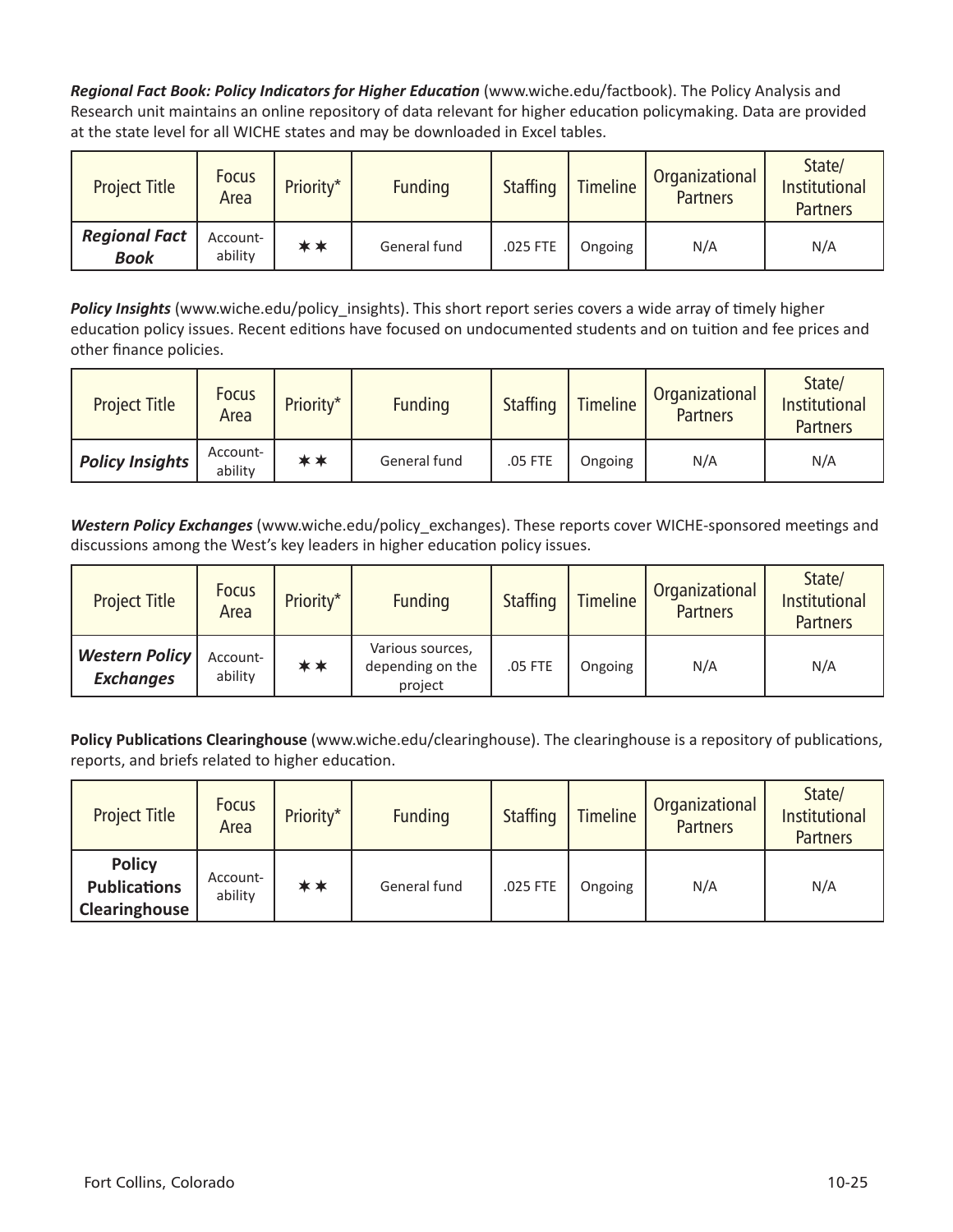**Assessing the Landscape on State Policy on Student Learning Outcomes**. As the focus on graduation rates and numbers continues to grow and evidence suggesting that students don't always learn much in college mounts, states and institutions must guard against a reduction in educational quality. WICHE staff is tracking major initiatives like "tuning," the National Institute for Learning Outcomes Assessment, and the Lumina Foundation's Degree Qualifications Profile to ensure that member states have a resource adequately versed in how to thoughtfully incorporate learning outcomes assessment into appropriate policy and practice.

| <b>Project Title</b>                                                                        | <b>Focus</b><br>Area | Priority* | <b>Funding</b> | <b>Staffing</b> | <b>Timeline</b> | Organizational<br><b>Partners</b> | State/<br>Institutional<br><b>Partners</b> |
|---------------------------------------------------------------------------------------------|----------------------|-----------|----------------|-----------------|-----------------|-----------------------------------|--------------------------------------------|
| <b>Assessing</b><br><b>State Policy</b><br>on Student<br><b>Learning</b><br><b>Outcomes</b> | Account-<br>ability  | $***$     | General fund   | .025 FTE        | Ongoing         | N/A                               | N/A                                        |

## NEW DIRECTIONS

\*Priorities key:

- $\ast$  = Urgency (mission critical)  $\ast$  = low,  $\ast \ast$  = medium,  $\ast \ast \ast$  = high
- 
- 
- $\bullet$  = Opportunity (funding)  $\bullet$  = low,  $\bullet$   $\bullet$  = medium,  $\bullet$   $\bullet$  = high
- $\blacksquare$  = Competence (staff/consultants)  $\blacksquare$  = low,  $\blacksquare$  = medium,  $\blacksquare$  = high

**Technical Assistance with State Financial Aid Program Design and Funding.** Staff has become recognized its expertise on grant aid programs funded by states. Staff occasionally receives requests to assist states with rethinking their program design; such projects are typically done on a contract basis, depending on how well they fit in with existing workload.

| <b>Project Title</b>                                                                    | <b>Focus Area</b> | Priority*          | <b>Staffing</b> | Organizational<br><b>Partners</b> | <b>Status</b>                        |
|-----------------------------------------------------------------------------------------|-------------------|--------------------|-----------------|-----------------------------------|--------------------------------------|
| <b>State Financial</b><br><b>Aid Programs:</b><br><b>Technical</b><br><b>Assistance</b> | Finance           | ***<br>a a shekara | Variable        | Variable                          | Providing assistance<br>as requested |

**Serving Student Soldiers of the West**. With many veterans returning from Afghanistan and Iraq, states and postsecondary institutions are faced with how to best serve them at a time of increased demand for higher education and tight budgets. WICHE is proposing a project that will work to increase access to and success in higher education for military students and their families in the Western region.

| <b>Project Title</b>                                | <b>Focus Area</b> | Priority* | <b>Staffing</b> | Organizational<br><b>Partners</b> | <b>Status</b>  |
|-----------------------------------------------------|-------------------|-----------|-----------------|-----------------------------------|----------------|
| Serving Student  <br>Soldiers of the<br><b>West</b> | Access & success  | **<br>m m | 1.35 FTE        | <b>TBD</b>                        | In development |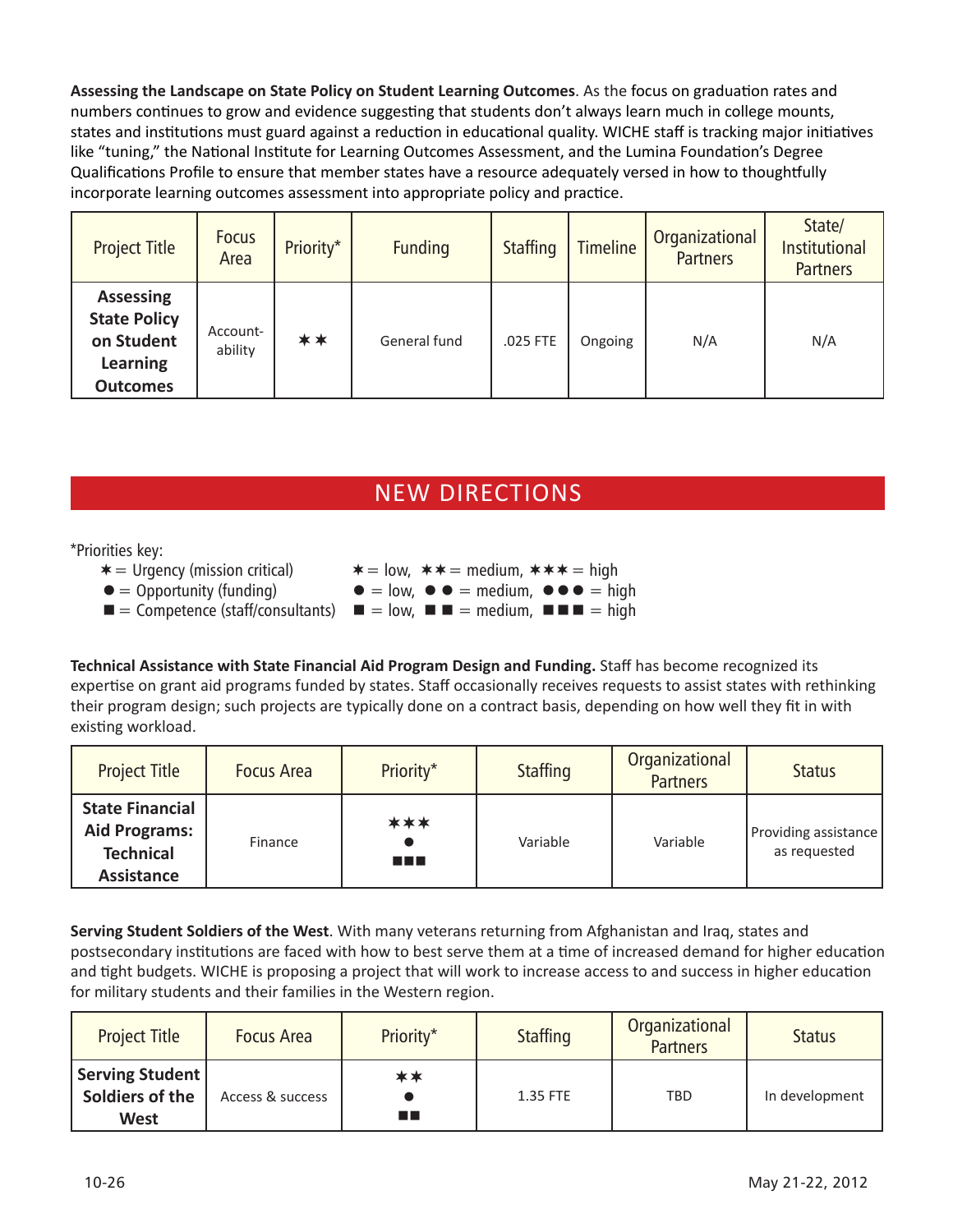**Building Capacity to Support State College Completion Plans.** This proposed project will build off a prior effort supported by the Ford Foundation, in which WICHE collaborated with the Center for Urban Education at the University of Southern California to examine higher education data in Nevada to identify where along the educational pathway students from underrepresented populations were more likely to leak out and to use that information to spark conversations about policies and practices that could close such gaps. The new project aims to extend that work to additional WICHE states.

| <b>Project Title</b>                                                                         | <b>Focus Area</b> | Priority*          | <b>Staffing</b> | Organizational<br><b>Partners</b> | <b>Status</b>                                                     |
|----------------------------------------------------------------------------------------------|-------------------|--------------------|-----------------|-----------------------------------|-------------------------------------------------------------------|
| <b>Building Capacity</b><br>to Support<br><b>State College</b><br>Completion<br><b>Plans</b> | Access & success  | ***<br>a kacamatan | <b>TBD</b>      | Center for Urban<br>Education     | Potential<br>subcontract from<br>CUE; negotiating<br>WICHE's role |

**Race against the Clock: Preparing Our Teachers to Teach to the Common Core State Standards**. WICHE is proposing a project that will work with Western states to prepare preservice and veteran teachers to teach to the Common Core State Standards (CCSS) in English/language arts and mathematics. This project will assist interested states in the WICHE region to prepare teachers at varying stages in their careers to teach to the CCSS, in an effort to prepare all students for college and careers.

| <b>Project Title</b>                    | <b>Focus Area</b> | Priority*               | <b>Staffing</b> | Organizational<br><b>Partners</b>                   | <b>Status</b>  |
|-----------------------------------------|-------------------|-------------------------|-----------------|-----------------------------------------------------|----------------|
| <b>Race against the</b><br><b>Clock</b> | Access & success  | ***<br>$\bullet\bullet$ | .90 FTE         | <b>Smarter Balanced</b><br>Assessment<br>Consortium | In development |

## ON THE HORIZON

#### \*Priorities key:

- $\ast$  = Urgency (mission critical)  $\ast$  = low,  $\ast \ast$  = medium,  $\ast \ast \ast$  = high
- 
- $\bullet$  = Opportunity (funding)  $\bullet$  = low,  $\bullet$   $\bullet$  = medium,  $\bullet$   $\bullet$  = high
- $\blacksquare$  = Competence (staff/consultants)  $\blacksquare$  = low,  $\blacksquare$  = medium,  $\blacksquare$  = high

**Outcomes-based Funding Approaches: Research and Analysis.** States are recognizing that enrollment-based funding formulas do not create powerful incentives for institutions to prioritize degree/certificate completion; several states are making adjustments (or considering doing so) in their financing strategies to reward institutions for retaining and graduating students, particularly those from low-income backgrounds. Staff is interested in researching how such policies have impacted educational attainment, as data allow.

| <b>Project Title</b>                                                                                | <b>Focus Area</b>           | Priority*  | <b>Staffing</b> | Organizational<br><b>Partners</b> | <b>Status</b>  |
|-----------------------------------------------------------------------------------------------------|-----------------------------|------------|-----------------|-----------------------------------|----------------|
| <b>Outcomes-</b><br>based Funding<br><b>Approaches:</b><br><b>Research &amp;</b><br><b>Analysis</b> | Finance &<br>accountability | ***<br>n m | TBD             | <b>TBD</b>                        | In development |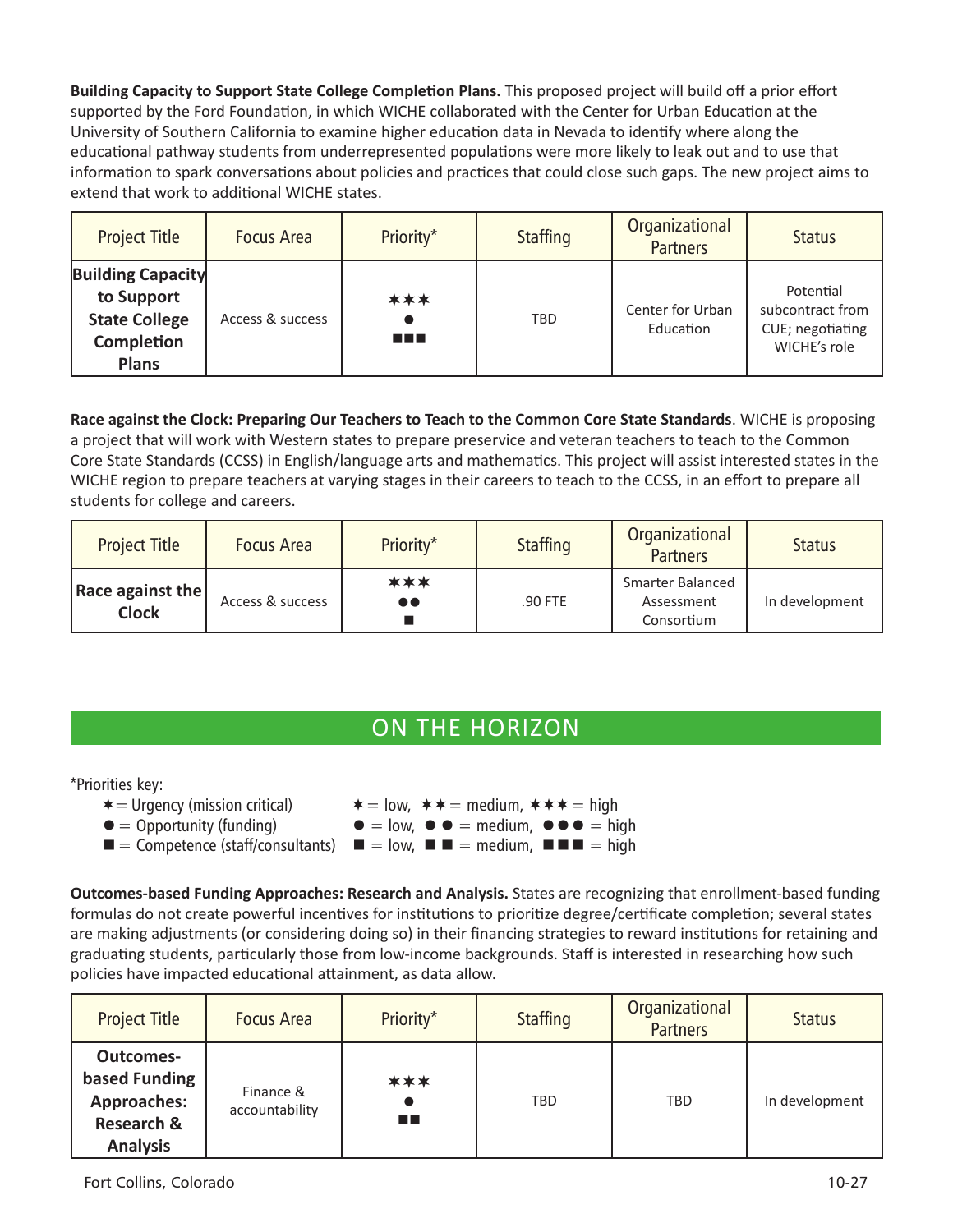**Fostering Institutional Fidelity to State Performance Funding Policies.** The success of outcomes-based performancefunding policies that states are debating and enacting will hinge in part on how well institutions act on the incentives and the intent of those policies. This project will seek to engage states and institutions on how they can work collaboratively to best ensure those policies create the desired changes in student outcomes.

| <b>Project Title</b>                                                                                    | <b>Focus Area</b>           | Priority*                      | <b>Staffing</b> | Organizational<br><b>Partners</b> | <b>Status</b>  |
|---------------------------------------------------------------------------------------------------------|-----------------------------|--------------------------------|-----------------|-----------------------------------|----------------|
| <b>Fostering</b><br>Institutional<br><b>Fidelity to State</b><br>Performance<br><b>Funding Policies</b> | Finance &<br>accountability | ***<br>$\bullet\bullet$<br>n B | <b>TBD</b>      | <b>TBD</b>                        | In development |

**Exploring Strategies for Improving the Delivery of Remedial and Developmental Education**. Remedial education is very expensive for states and institutions, and the results are unsatisfactory. WICHE intends to develop a project that would build on current emerging practices in the field to help states more effectively and efficiently target remedial education to students, particularly adult learners.

| <b>Project Title</b>                                                                                                                  | <b>Focus Area</b> | Priority*            | <b>Staffing</b> | Organizational<br><b>Partners</b> | <b>Status</b>  |
|---------------------------------------------------------------------------------------------------------------------------------------|-------------------|----------------------|-----------------|-----------------------------------|----------------|
| <b>Exploring</b><br><b>Strategies for</b><br>Improving the<br>Delivery of<br><b>Remedial and</b><br>Developmental<br><b>Education</b> | Access & success  | $***$<br><b>TIME</b> | <b>TBD</b>      | <b>TBD</b>                        | In development |

**Identifying Effective College Persistence and Success Projects and Working to Bring Them to Scale.** Despite evidence that initiatives aimed at improving college success rates can work, higher education has been slow to adopt proven strategies. WICHE is seeking funding to launch a program that identifies the most effective – and costeffective – college persistence and success projects and bring them to scale.

| <b>Project Title</b>                                                                                                                          | <b>Focus Area</b> | Priority*                      | <b>Staffing</b> | Organizational<br><b>Partners</b> | <b>Status</b>  |
|-----------------------------------------------------------------------------------------------------------------------------------------------|-------------------|--------------------------------|-----------------|-----------------------------------|----------------|
| Identifying<br><b>Effective College</b><br>Persistence &<br><b>Success Projects</b><br>and Working to<br><b>Bring Them to</b><br><b>Scale</b> | Access & success  | **<br>$\bullet\bullet$<br>a pr | <b>TBD</b>      | <b>TBD</b>                        | In development |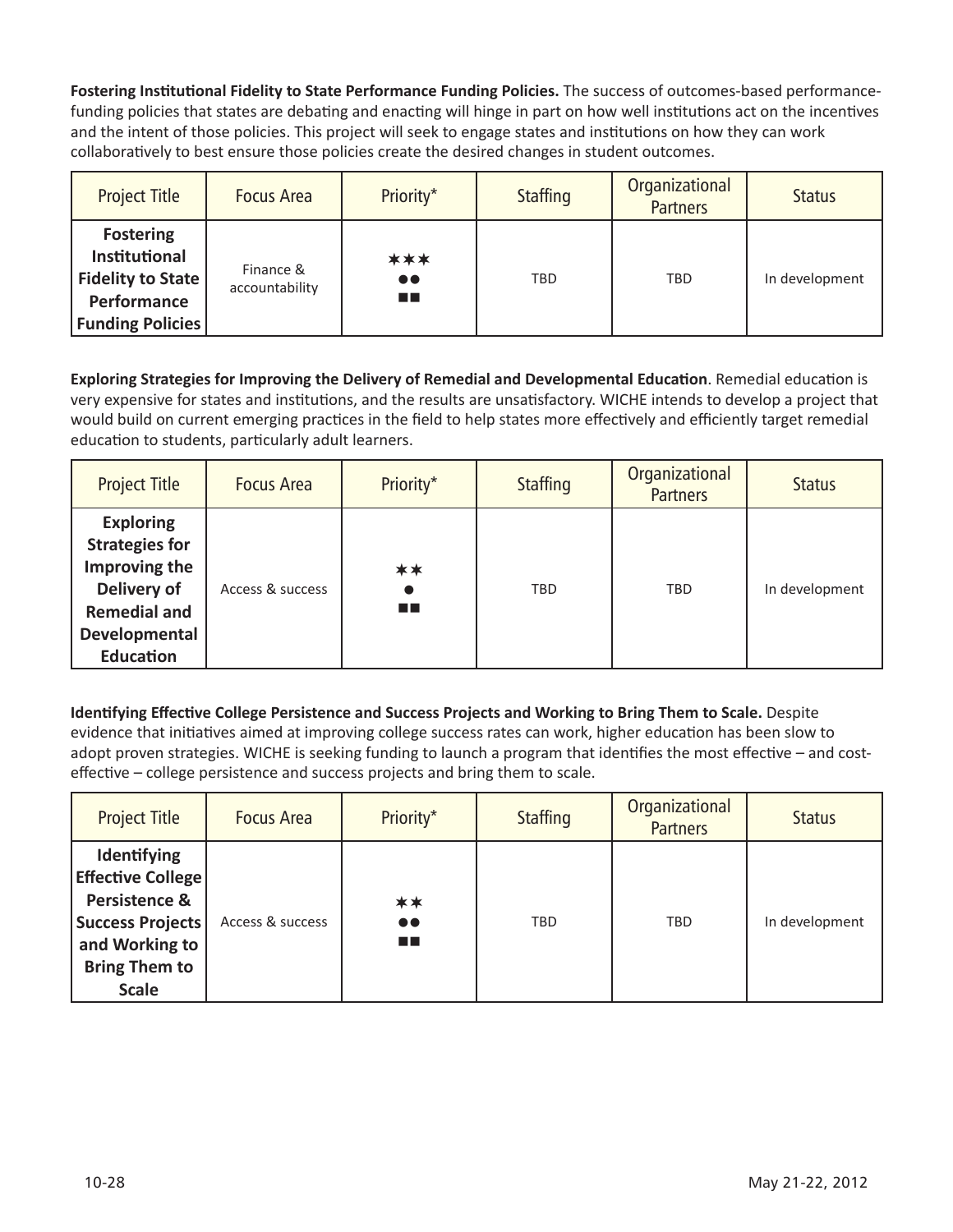**Developing More Effective Web Portals.** WICHE and WCET have examined state web portals designed to help students navigate the transfer process. Future work will build on this effort.

| <b>Project Title</b>                                             | <b>Focus Area</b>          | Priority* | <b>Staffing</b> | Organizational<br><b>Partners</b> | <b>Status</b>  |
|------------------------------------------------------------------|----------------------------|-----------|-----------------|-----------------------------------|----------------|
| <b>Developing</b><br><b>More Effective</b><br><b>Web Portals</b> | Technology &<br>innovation | m m       | TBD             | <b>TBD</b>                        | In development |

**Recidivism Reduction in the Prison Population through Higher Education.** In this collaboration between Policy and the Mental Health Program, WICHE would explore whether higher education can be used to reduce recidivism among prisoners. The end goal would be to develop more effective and sustainable policy that reduces pressure on state budgets and crime, as well as creating potential economic development strategies.

| <b>Project Title</b>                                                                                       | <b>Focus Area</b>   | Priority*    | <b>Staffing</b> | Organizational<br><b>Partners</b> | <b>Status</b>  |
|------------------------------------------------------------------------------------------------------------|---------------------|--------------|-----------------|-----------------------------------|----------------|
| <b>Recidivism</b><br><b>Reduction in</b><br>the Prison<br>Population<br>through Higher<br><b>Education</b> | Workforce & society | **<br>a di B | <b>TBD</b>      | <b>TBD</b>                        | In development |

**Addressing Workforce Needs with the Emerging Majority-Minority**. Staff has worked with states to strengthen the connection between the activities of their higher education institutions and their workforce development training programs. This project's goal is to build on that work by promoting a more explicit focus on how state workforce needs can be met through better service to racial/ethnic minorities and other underrepresented populations.

| <b>Project Title</b>                                                                                       | <b>Focus Area</b>   | Priority*     | <b>Staffing</b> | Organizational<br><b>Partners</b> | <b>Status</b>  |
|------------------------------------------------------------------------------------------------------------|---------------------|---------------|-----------------|-----------------------------------|----------------|
| <b>Addressing</b><br><b>Workforce</b><br><b>Needs with</b><br>the Emerging<br>Majority-<br><b>Minority</b> | Workforce & society | **<br>a sa sa | TBD             | <b>TBD</b>                        | In development |

**Considerations for Succession Planning in Postsecondary Leadership**. State higher education executive officers occasionally are faced with turnover in key leadership positions on their own staffs or at institutions they govern; replacing these leaders is a sensitive and critical task. This project will provide a brief canvass of the best guidance for how to manage the process for a period of transition and the eventual hire.

| <b>Project Title</b>                                                                         | <b>Focus Area</b> | Priority*   | <b>Staffing</b> | Organizational<br><b>Partners</b> | <b>Status</b>  |
|----------------------------------------------------------------------------------------------|-------------------|-------------|-----------------|-----------------------------------|----------------|
| <b>Considerations</b><br>for Succession<br><b>Planning in</b><br>Postsecondary<br>Leadership | Accountability    | **<br>n Bir | TBD             | <b>TBD</b>                        | In development |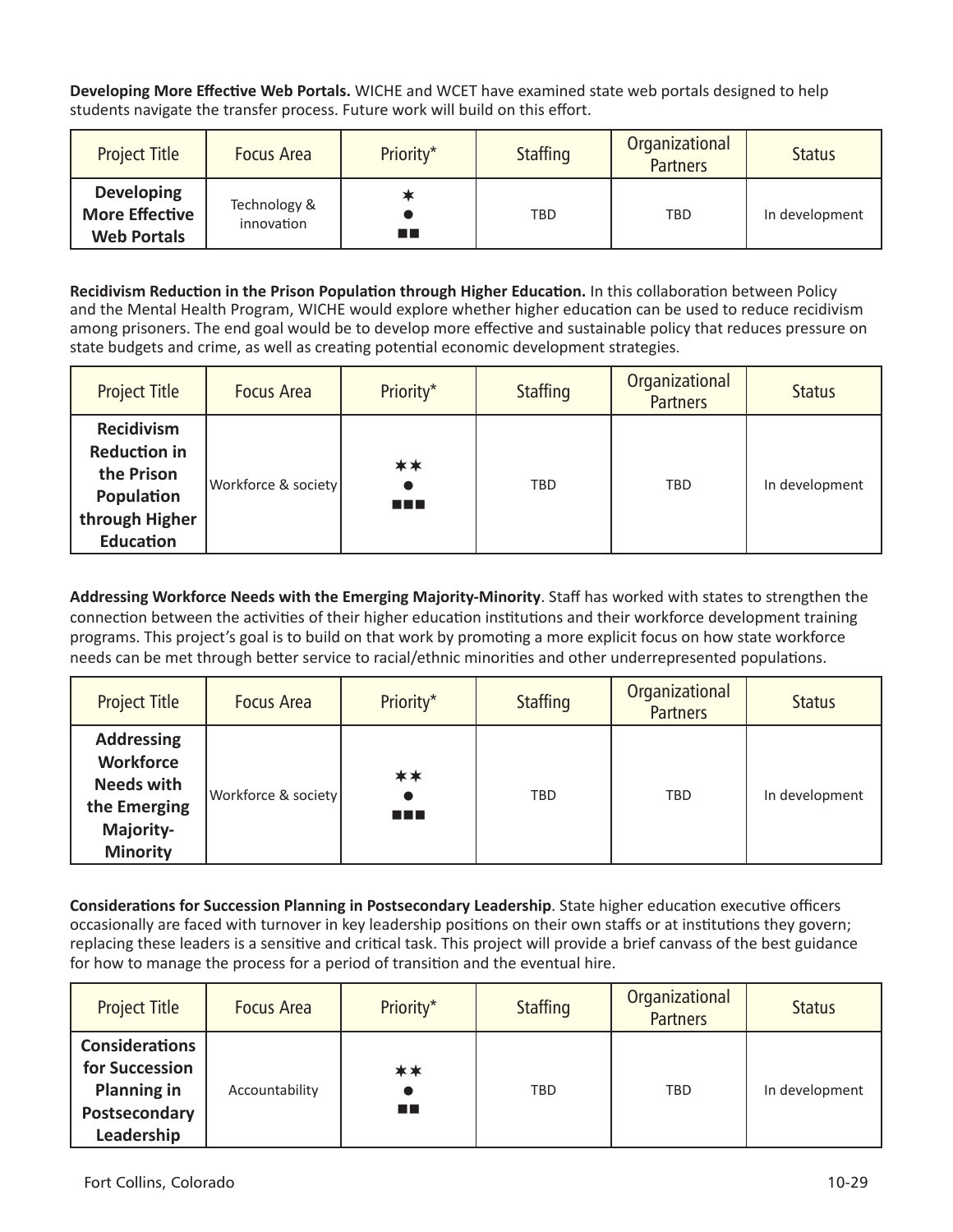# **Mental Health**

The WICHE Mental Health Program (MHP) seeks to enhance the public systems of care and workforce that serve persons with mental health issues and their families. The program approaches this mission through partnerships with state mental health authorities, federal agencies, advocacy and consumer groups, and higher education institutions. Activities focus on direct technical assistance to state and local agencies, policy analysis and research, support of state mental health agency data analysis, and liaison activities with higher education to enhance workforce development.

## EXISTING ACTIVITIES

\*Priorities key:

 $\ast$  = Urgency (mission critical)  $\ast$  = low,  $\ast \ast$  = medium,  $\ast \ast \ast$  = high

**South Dakota Co-occurring System Improvement Grant**. WICHE MHP is the lead evaluator on South Dakota's statewide project to improve services for persons with co-occurring mental health and substance abuse issues.

| <b>Project Title</b>                                                  | <b>Focus</b><br>Area   | Priority*  | <b>Funding</b>                                                                                          | <b>Staffing</b> | <b>Timeline</b>    | Organizational<br><b>Partners</b> | State/<br>Institutional<br><b>Partners</b>       |
|-----------------------------------------------------------------------|------------------------|------------|---------------------------------------------------------------------------------------------------------|-----------------|--------------------|-----------------------------------|--------------------------------------------------|
| <b>South Dakota</b><br>Co-occurring<br>System<br>Improvement<br>Grant | Workforce<br>& society | $\bigstar$ | SD, Substance<br>Abuse and Mental<br><b>Health Services</b><br>Administration<br>(SAMHSA):<br>\$139,000 | 1.15 FTE        | $07/12 -$<br>06/13 |                                   | South Dakota<br>Division of<br>Behavioral Health |

**South Dakota Suicide Prevention Grant**. WICHE MHP is the lead evaluator on this suicide prevention project in 10 communities across South Dakota. Through this project staff developed and tested a community-level suicide prevention assessment tool.

| <b>Project Title</b>                                         | <b>Focus</b><br>Area   | Priority* | <b>Funding</b>          | <b>Staffing</b> | <b>Timeline</b>    | Organizational<br><b>Partners</b> | State/<br><b>Institutional</b><br><b>Partners</b> |
|--------------------------------------------------------------|------------------------|-----------|-------------------------|-----------------|--------------------|-----------------------------------|---------------------------------------------------|
| <b>South Dakota</b><br><b>Suicide</b><br>Prevention<br>Grant | Workforce<br>& society | **        | SD, SAMHSA:<br>\$69,999 | .45 FTE         | $07/12 -$<br>06/13 | N/A                               | South Dakota<br>Division of<br>Behavioral Health  |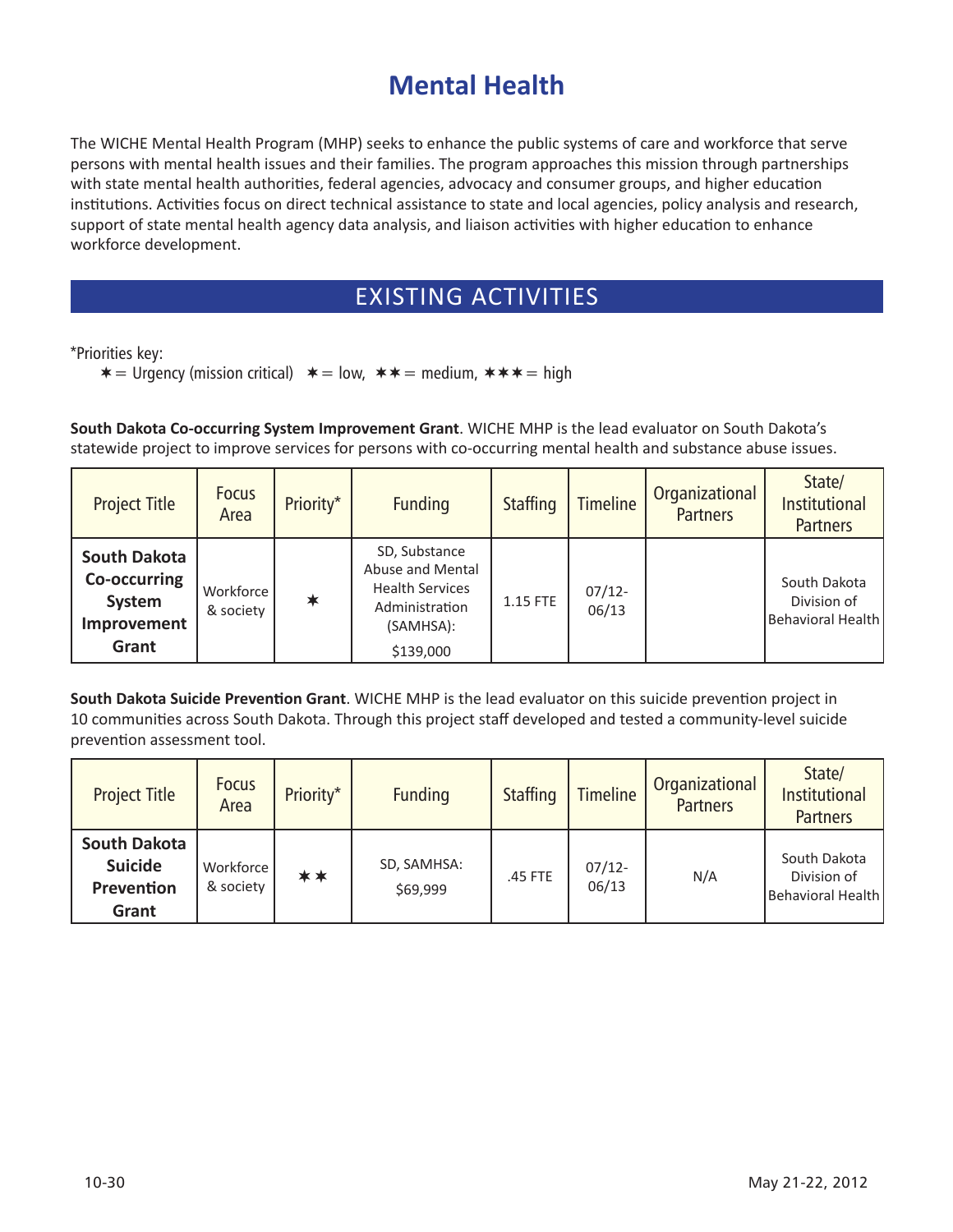**South Dakota Consumer Survey**. WICHE MHP annually supports a survey of consumers of mental health services in the South Dakota public mental health system. Staff analyzes the data and provides a summary report to the Division of Behavioral Health.

| <b>Project Title</b>                                    | <b>Focus</b><br>Area   | Priority* | <b>Funding</b>                                                                 | <b>Staffing</b>                              | <b>Timeline</b>    | Organizational<br><b>Partners</b> | State/<br>Institutional<br><b>Partners</b>       |
|---------------------------------------------------------|------------------------|-----------|--------------------------------------------------------------------------------|----------------------------------------------|--------------------|-----------------------------------|--------------------------------------------------|
| <b>South Dakota</b><br><b>Consumer</b><br><b>Survey</b> | Workforce<br>& society | ***       | SD, Western States<br><b>Decision Support</b><br>Group user group:<br>\$37,000 | $.10$ FTE<br>WICHE;<br>.50 FTE<br>consultant | $07/12 -$<br>06/13 |                                   | South Dakota<br>Division of<br>Behavioral Health |

**South Dakota Psychology Internship Project**. WICHE MHP will develop a rural psychology internship program in South Dakota. The first year will focus on identifying community training site partners and developing a training philosophy and plan.

| <b>Project Title</b>                                              | <b>Focus</b><br>Area              | Priority* | <b>Funding</b>                                                                                              | <b>Staffing</b> | <b>Timeline</b>    | Organizational<br><b>Partners</b> | State/<br><b>Institutional</b><br><b>Partners</b> |
|-------------------------------------------------------------------|-----------------------------------|-----------|-------------------------------------------------------------------------------------------------------------|-----------------|--------------------|-----------------------------------|---------------------------------------------------|
| <b>South Dakota</b><br>Psychology<br>Internship<br><b>Project</b> | Access;<br>workforce<br>& society | **        | Health Resources<br>and Services<br>Administration<br>(HRSA), Office of<br>Rural Health Policy:<br>\$87,000 | .40 FTE         | $07/12 -$<br>06/13 |                                   | South Dakota<br>Division of<br>Behavioral Health  |

**Alaska Psychology Intern Funds**. WICHE MHP coordinates all the training activities of the psychology intern training directors and the psychology interns. This gives trainers and trainees an enhanced training experience by bringing them together across vast geographic distances for learning opportunities, group supervision, and career development.

| <b>Project Title</b>                               | <b>Focus</b><br>Area              | Priority* | <b>Funding</b>                                              | <b>Staffing</b>             | <b>Timeline</b>    | Organizational<br><b>Partners</b> | State/<br>Institutional<br><b>Partners</b> |
|----------------------------------------------------|-----------------------------------|-----------|-------------------------------------------------------------|-----------------------------|--------------------|-----------------------------------|--------------------------------------------|
| Alaska<br><b>Psychology</b><br><b>Intern Funds</b> | Access,<br>workforce<br>& society | ***       | State of Alaska:<br>\$100,000<br>(indirect only for<br>MHP) | 0 FTE<br>(indirect<br>only) | $10/12 -$<br>06/13 |                                   | Alaska Division<br>of Behavioral<br>Health |

**Alaska Psychology Internship Program**. WICHE MHP continues to provide technical assistance to the rural psychology internship program in Alaska; staff was instrumental in creating this unique program and supporting the training of psychologists in rural states. This program is on the path to be an American Psychological Associationaccredited internship program.

| <b>Project Title</b>                                 | <b>Focus</b><br>Area              | Priority* | <b>Funding</b>                             | <b>Staffing</b> | <b>Timeline</b>    | Organizational<br><b>Partners</b> | State/<br><b>Institutional</b><br><b>Partners</b> |
|------------------------------------------------------|-----------------------------------|-----------|--------------------------------------------|-----------------|--------------------|-----------------------------------|---------------------------------------------------|
| Alaska<br><b>Psychology</b><br>Internship<br>Program | Access,<br>workforce<br>& society | ***       | Alaska Mental<br>Health Trust:<br>\$40,000 | .30 FTE         | $07/12 -$<br>06/13 |                                   | Alaska Division<br>of Behavioral<br>Health        |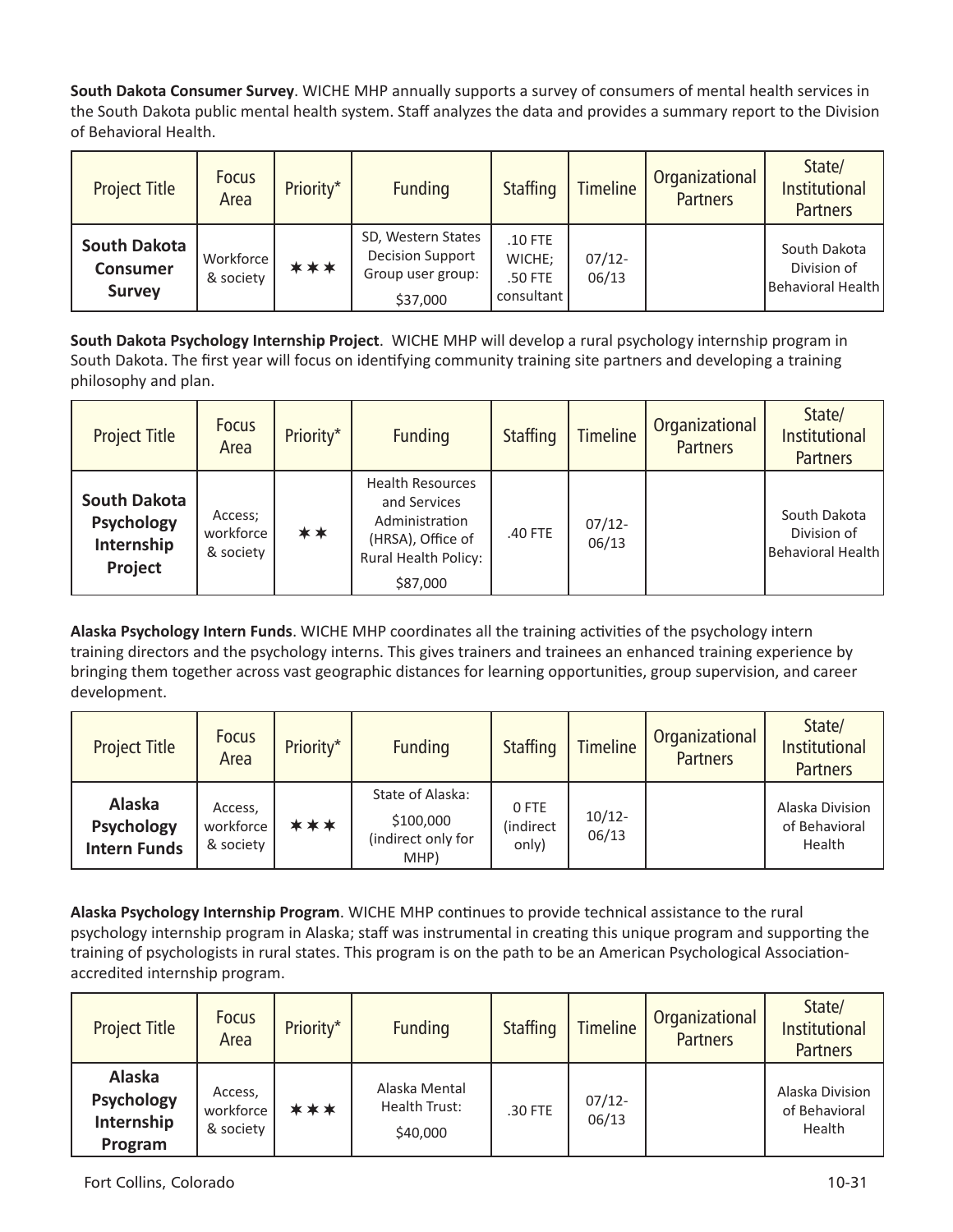**Alaska Behavioral Health System Evaluation**. WICHE MHP will provide an evaluation of the Alaska Behavioral Health System in preparation for health reform on behavioral health service delivery.

| <b>Project Title</b>                                              | <b>Focus</b><br>Area   | Priority* | <b>Funding</b>                | <b>Staffing</b>                            | <b>Timeline</b>    | Organizational<br><b>Partners</b> | State/<br>Institutional<br><b>Partners</b> |
|-------------------------------------------------------------------|------------------------|-----------|-------------------------------|--------------------------------------------|--------------------|-----------------------------------|--------------------------------------------|
| Alaska<br><b>Behavioral</b><br><b>Health System</b><br>Evaluation | Workforce<br>& society | **        | State of Alaska:<br>\$100,000 | .30 FTE<br>WICHE:<br>.50 FTE<br>consultant | $07/12 -$<br>06/13 |                                   | Alaska Division<br>of Behavioral<br>Health |

**Alaska Data-planning Project**. WICHE MHP will continue to provide technical assistance to the Alaska Division of Behavioral Health in its movement to performance-based planning initiatives.

| <b>Project Title</b>                | <b>Focus</b><br>Area                  | Priority* | <b>Funding</b>                | Staffing | <b>Timeline</b>    | Organizational<br><b>Partners</b> | State/<br>Institutional<br><b>Partners</b> |
|-------------------------------------|---------------------------------------|-----------|-------------------------------|----------|--------------------|-----------------------------------|--------------------------------------------|
| Alaska Data-<br>planning<br>Project | Workforce<br>& society;<br>technology | ***       | State of Alaska:<br>\$100,000 | .50 FTE  | $07/12 -$<br>06/13 |                                   | Alaska Division<br>of Behavioral<br>Health |

**Alaska Forensic Judicial Diversion Program**. WICHE MHP will assist in the development of a diversion program that allows persons involved in the criminal justice system alternatives to incarceration when community treatment is warranted.

| <b>Project Title</b>                                              | <b>Focus</b><br>Area   | Priority* | <b>Funding</b>                              | <b>Staffing</b>                            | <b>Timeline</b>    | Organizational<br><b>Partners</b> | State/<br><b>Institutional</b><br><b>Partners</b> |
|-------------------------------------------------------------------|------------------------|-----------|---------------------------------------------|--------------------------------------------|--------------------|-----------------------------------|---------------------------------------------------|
| Alaska Forensic<br><b>Judicial</b><br><b>Diversion</b><br>Program | Workforce<br>& society | ∗         | Alaska Mental Health<br>Trust:<br>\$100,000 | .30 FTE<br>WICHE;<br>.25 FTE<br>consultant | $07/12 -$<br>06/13 |                                   | Alaska<br>Psychiatric<br>Institute                |

**Center for Integrated Health Solutions**. WICHE MHP will provide suicide prevention trainings in rural primary care sites across the country. Staff will also lead the national pilot of the mental health first aid program in Spanish.

| <b>Project Title</b>                                                 | <b>Focus</b><br>Area   | Priority* | <b>Funding</b>             | <b>Staffing</b> | <b>Timeline</b>    | Organizational<br><b>Partners</b> | State/<br><b>Institutional</b><br><b>Partners</b>                              |
|----------------------------------------------------------------------|------------------------|-----------|----------------------------|-----------------|--------------------|-----------------------------------|--------------------------------------------------------------------------------|
| <b>Center for</b><br>Integrated<br><b>Health</b><br><b>Solutions</b> | Workforce<br>& society | ***       | SAMHSA, HRSA:<br>\$150,000 | .75 FTE         | $03/12 -$<br>09/12 |                                   | <b>National Council</b><br>for Community<br>Behavioral Health,<br>SAMHSA, HRSA |

**Colorado Supported-employment Project**. WICHE MHP will provide training and technical assistance to community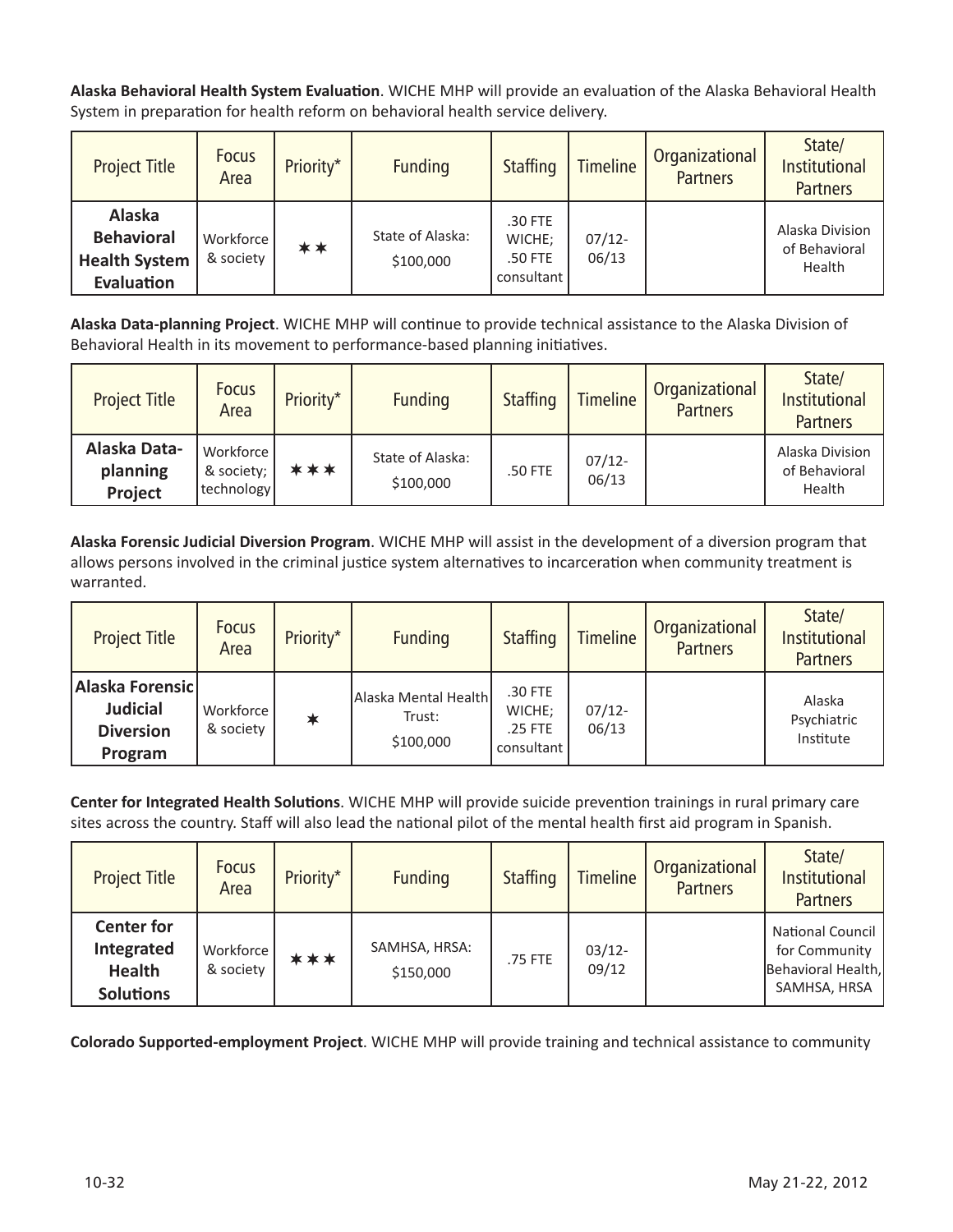mental health centers in Colorado around fidelity to the supported-employment model for persons with serious mental illness.

| <b>Project Title</b>                            | <b>Focus</b><br>Area   | Priority* | <b>Funding</b>                 | <b>Staffing</b> | <b>Timeline</b>    | Organizational<br><b>Partners</b> | State/<br><b>Institutional</b><br><b>Partners</b> |
|-------------------------------------------------|------------------------|-----------|--------------------------------|-----------------|--------------------|-----------------------------------|---------------------------------------------------|
| Colorado<br>Supported-<br>employment<br>Project | Workforce<br>& society | **        | State of Colorado:<br>\$60,000 | .50 FTE         | $10/12 -$<br>09/13 |                                   | Colorado Division<br>of Behavioral<br>Health      |

**Dept. of Defense Mental Health First Aid Research Study**. WICHE MHP will investigate the impact of a mental health literacy program, modified for the military, across rural and urban communities in the Kansas National Guard.

| <b>Project Title</b>                                                                            | <b>Focus</b><br>Area | Priority* | <b>Funding</b>                                                                        | <b>Staffing</b>                            | <b>Timeline</b>   | Organizational<br><b>Partners</b> | State/<br>Institutional<br><b>Partners</b>                                 |
|-------------------------------------------------------------------------------------------------|----------------------|-----------|---------------------------------------------------------------------------------------|--------------------------------------------|-------------------|-----------------------------------|----------------------------------------------------------------------------|
| Dept. of<br><b>Defense</b><br><b>Mental Health</b><br><b>First Aid</b><br><b>Research Study</b> | Account-<br>ability  | ***       | Dept. of Defense<br>Telemedicine and<br>Advanced Technology<br>Research:<br>\$200,000 | .50 FTE<br>WICHE;<br>.40 FTE<br>consultant | $10/10-$<br>09/12 |                                   | Dept. of Defense<br>Telemedicine<br>and Advanced<br>Technology<br>Research |

**Hawai'i Psychology Internship Program**. WICHE MHP will develop a rural psychology internship program in Hawai'i. This first year will focus on identifying community training site partners and developing a training philosophy and plan.

| <b>Project Title</b>                                  | <b>Focus</b><br>Area              | Priority* | <b>Funding</b>                                        | <b>Staffing</b> | <b>Timeline</b>    | Organizational<br><b>Partners</b> | State/<br>Institutional<br><b>Partners</b> |
|-------------------------------------------------------|-----------------------------------|-----------|-------------------------------------------------------|-----------------|--------------------|-----------------------------------|--------------------------------------------|
| Hawai'i<br><b>Psychology</b><br>Internship<br>Program | Access;<br>workforce<br>& society | ***       | Maui Youth and<br><b>Family Services:</b><br>\$47,000 | .26 FTE         | $10/12 -$<br>09/13 |                                   | Maui Youth and<br><b>Family Services</b>   |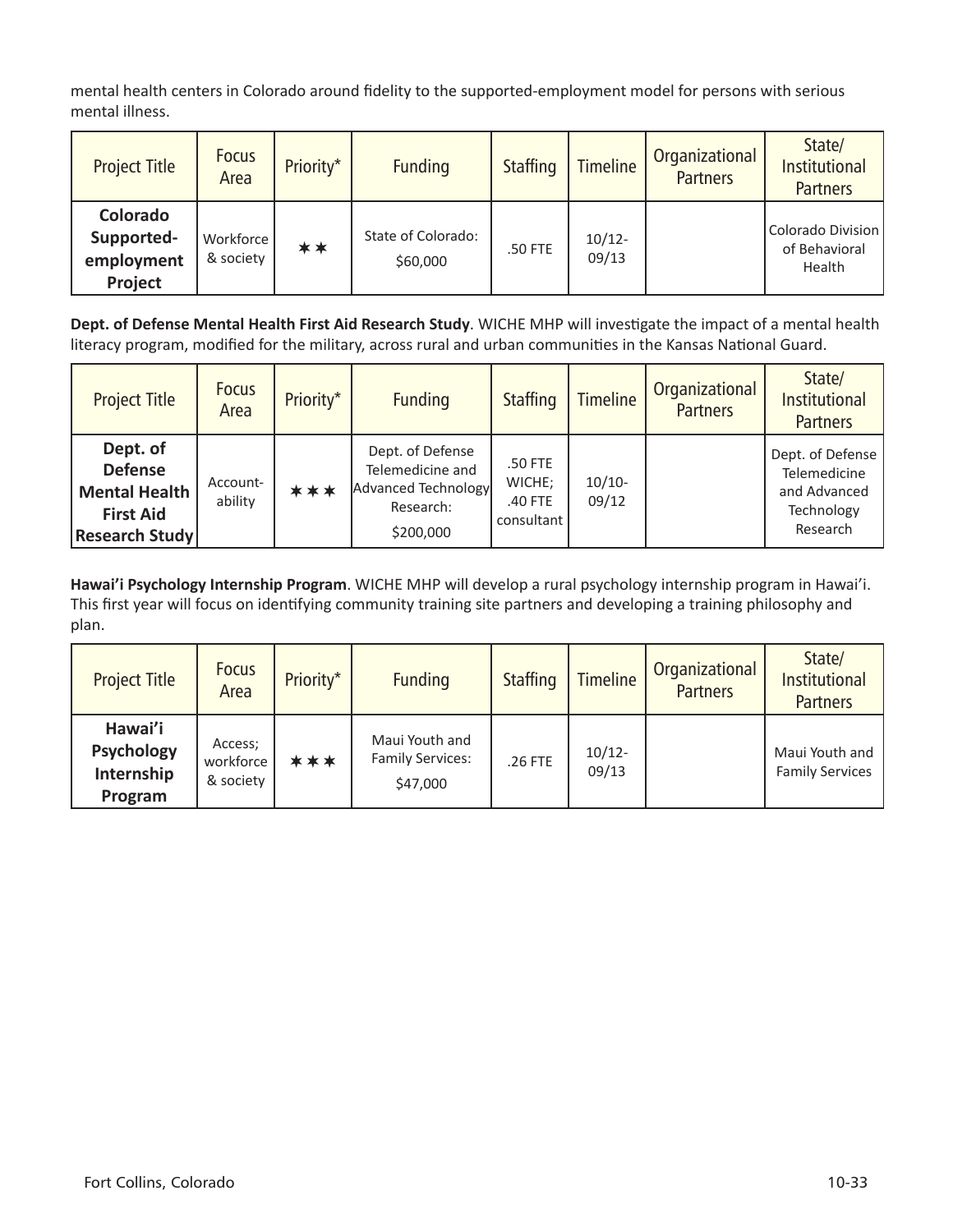## NEW DIRECTIONS

\*Priorities key:

- $* =$  Urgency (mission critical)  $* = \text{low}, ** = \text{medium}, *** = \text{high}$
- 
- $\bullet$  = Opportunity (funding)  $\bullet$  = low,  $\bullet$   $\bullet$  = medium,  $\bullet$   $\bullet$  = high

 $\blacksquare$  = Competence (staff/consultants)  $\blacksquare$  = low,  $\blacksquare$  = medium,  $\blacksquare$  = high

**HRSA Rural Health Research Center**. WICHE MHP, in a partnership with the University of New Mexico's Center for Rural and Community Behavioral Health, proposes to create a research center focused on improving services for persons with behavioral health issues in rural communities.

| <b>Project Title</b>                   | <b>Focus Area</b>      | Priority*                                     | <b>Staffing</b> | Organizational<br><b>Partners</b> | <b>Status</b> |
|----------------------------------------|------------------------|-----------------------------------------------|-----------------|-----------------------------------|---------------|
| <b>Rural Research</b><br><b>Center</b> | Workforce<br>& society | ***<br>$\bullet\bullet\bullet$<br>a kacamatan | 1.50 FTE        | University of New<br>Mexico, HRSA | Submitted     |

## ON THE HORIZON

\*Priorities key:

 $\ast$  = Urgency (mission critical)  $\ast$  = low,  $\ast \ast$  = medium,  $\ast \ast \ast$  = high

- $\blacksquare$  = Competence (staff/consultants)  $\blacksquare$  = low,  $\blacksquare$  = medium,  $\blacksquare$   $\blacksquare$  = high
- $\bullet$  = Opportunity (funding)  $\bullet$  = low,  $\bullet$   $\bullet$  = medium,  $\bullet$   $\bullet$  = high

**Alaska/WICHE Joint Research Center**. WICHE MHP will partner with the University of Alaska to share faculty and research interests in a center focused on rural and indigenous workforce issues in behavioral health.

| <b>Project Title</b>                                   | <b>Focus Area</b>              | Priority*   | <b>Staffing</b> | Organizational<br><b>Partners</b> | <b>Status</b> |
|--------------------------------------------------------|--------------------------------|-------------|-----------------|-----------------------------------|---------------|
| Alaska/WICHE<br><b>Joint Research</b><br><b>Center</b> | Workforce &<br>society; access | **<br>n n n | .50 FTE         |                                   | In discussion |

**Forensic Evaluation Project: National Survey**. WICHE MHP proposes to conduct a national survey of state forensic directors to identify similarities and differences in state-mandated criteria and training for individuals conducting competency evaluations.

| <b>Project Title</b>                                                | <b>Focus Area</b>      | Priority* | <b>Staffing</b> | Organizational<br><b>Partners</b>   | <b>Status</b>                 |
|---------------------------------------------------------------------|------------------------|-----------|-----------------|-------------------------------------|-------------------------------|
| <b>Forensic</b><br>Evaluation<br>Project:<br><b>National Survey</b> | Workforce &<br>society | ***       | .20 FTE         | <b>Public Welfare</b><br>Foundation | Letter of intent<br>submitted |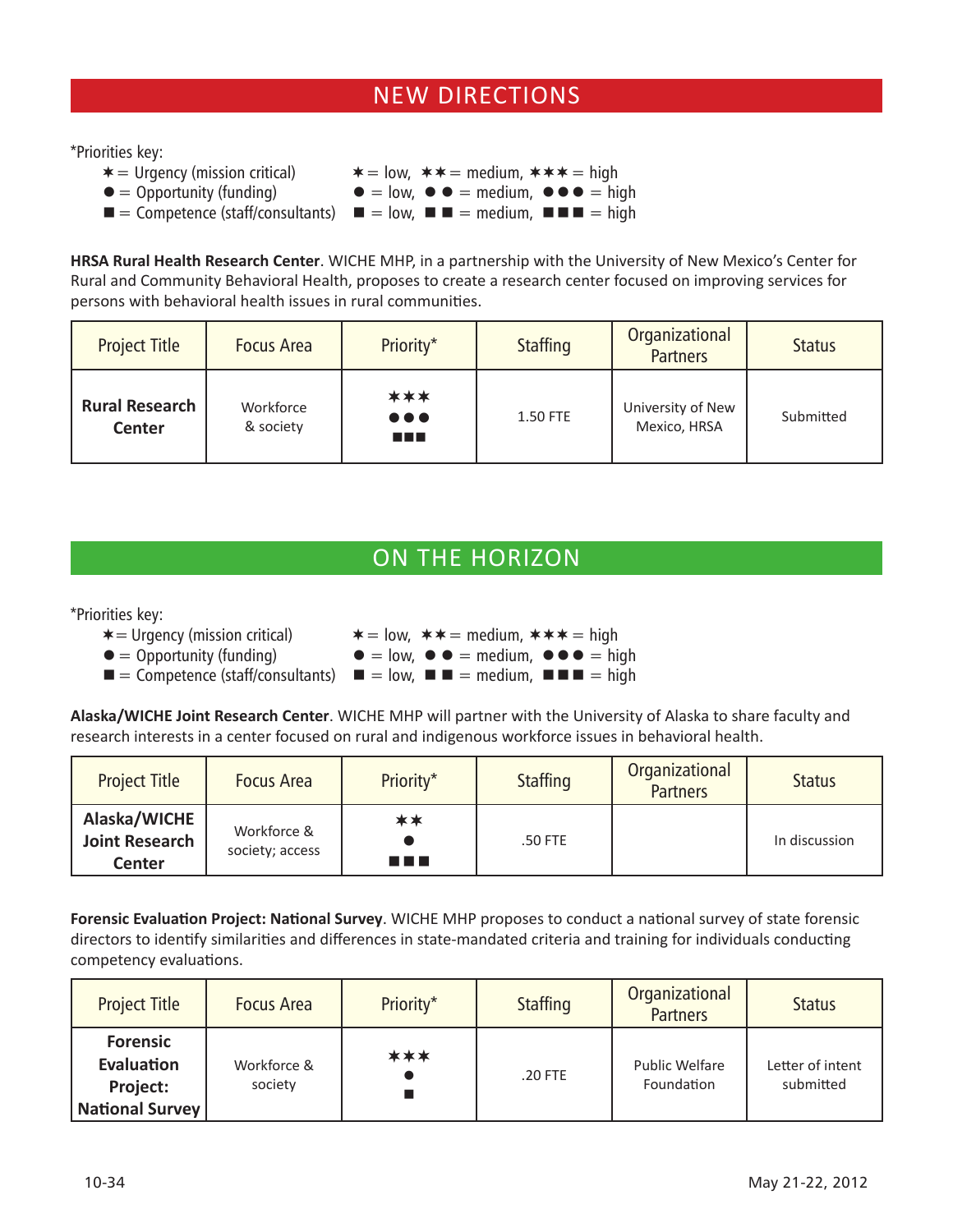**College Integrated Care Project**. WICHE MHP proposes to identify best practices in integrated-care models of care on college campuses.

| <b>Project Title</b>                         | <b>Focus Area</b>              | Priority*                                     | <b>Staffing</b> | Organizational<br><b>Partners</b> | <b>Status</b>         |
|----------------------------------------------|--------------------------------|-----------------------------------------------|-----------------|-----------------------------------|-----------------------|
| <b>College</b><br>Integrated Care<br>Project | Workforce &<br>society; access | ***<br>$\bullet\bullet\bullet$<br>a a shekara | .60 FTE         | Aetna Foundation                  | Pending<br>submission |

**Psychology Internship Development Center**. WICHE MHP proposes to develop an administrative center for the creation of rural psychology internships across the WICHE West.

| <b>Project Title</b>                                            | <b>Focus Area</b>              | Priority*                              | <b>Staffing</b> | Organizational<br><b>Partners</b> | <b>Status</b>                 |
|-----------------------------------------------------------------|--------------------------------|----------------------------------------|-----------------|-----------------------------------|-------------------------------|
| <b>Psychology</b><br>Internship<br>Development<br><b>Center</b> | Workforce &<br>society; access | ***<br>$\bullet\bullet$<br>a a shekara | .50 FTE         | Various states                    | Pending<br>appropriate funder |

**Quality-of-life Outcome Study**. WICHE is developing a model using quality-of-life measures reported by clients receiving behavioral health treatment. The model would be built using existing data to identify outcome measures showing meaningful change; generate performance measures to equitably compare provider outcomes; and expand adult analyses to adolescent and child populations.

| <b>Project Title</b>   | <b>Focus Area</b> | Priority* | <b>Staffing</b>    | Organizational<br><b>Partners</b> | <b>Status</b>      |
|------------------------|-------------------|-----------|--------------------|-----------------------------------|--------------------|
| <b>Quality-of-life</b> | Workforce         | **        | .25 FTE WICHE,     | Centers for Disease               | Pending            |
| Outcome Study          | & society         | a sa B    | .30 FTE consultant | Control                           | appropriate funder |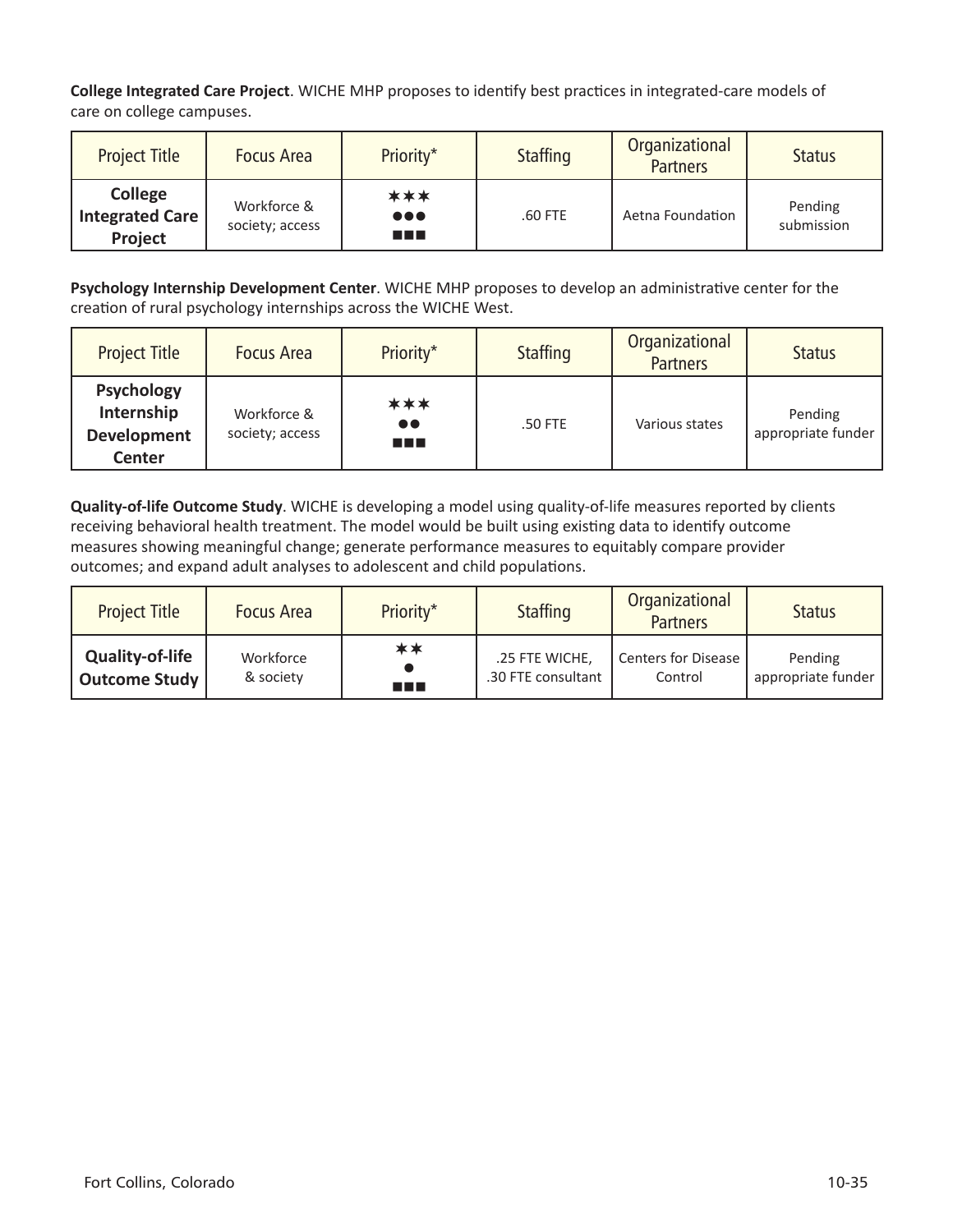## **WCET**

The WICHE Cooperative for Educational Technologies (WCET) was established by WICHE in 1989 to promote collaboration and information sharing about educational technologies in higher education. WCET's mission is to accelerate the adoption of effective practices and policies, advancing excellence in technology-enhanced teaching and learning in higher education. It provides colleges and universities with solutions, interventions, good practices, and access to valuable resources on a wide array of important issues in higher education through working groups, special interest groups, discussion lists, social media, content curation, research activities, and its acclaimed annual meeting. The WCET community includes many leading innovators in e-learning from institutions across the United States. WCET is nationally recognized as one of the most informative, reliable, and forward-thinking organizations regarding the role of technology and innovation in higher education. Its membership includes 280 institutions, higher education agencies, nonprofit organizations, and corporations in North America, with over 1,500 active WCET users.

## EXISTING ACTIVITIES

\*Priorities key:

 $\ast$  = Urgency (mission critical)  $\ast$  = low,  $\ast \ast$  = medium,  $\ast \ast \ast$  = high

**National Membership Cooperative.** WCET (www.wcet.wiche.edu), like any membership-based service organization, has at its core the coordination and production of relevant programs, services, support, and communications. WCET will continue to retain and grow its membership base while conducting work in a number of areas of importance to its members, the changing regulatory environment, academic integrity and identity verification, e-textbooks and digital content, and the use of data analytics to impact student success.

| <b>Project Title</b>                              | <b>Focus</b><br>Area                                  | Priority* | <b>Funding</b>                  | <b>Staffing</b> | <b>Timeline</b> | Organizational<br><b>Partners</b> | State/<br>Institutional<br><b>Partners</b>                                      |
|---------------------------------------------------|-------------------------------------------------------|-----------|---------------------------------|-----------------|-----------------|-----------------------------------|---------------------------------------------------------------------------------|
| <b>WCET National</b><br>Membership<br>Cooperative | Technology<br>& innova-<br>tion; access!<br>& success | ***       | Annual dues and<br>sponsorships | 4.3 FTE         | Ongoing         | Sage Road<br>Solutions            | 280 colleges,<br>universities,<br>state systems,<br>nonprofits,<br>corporations |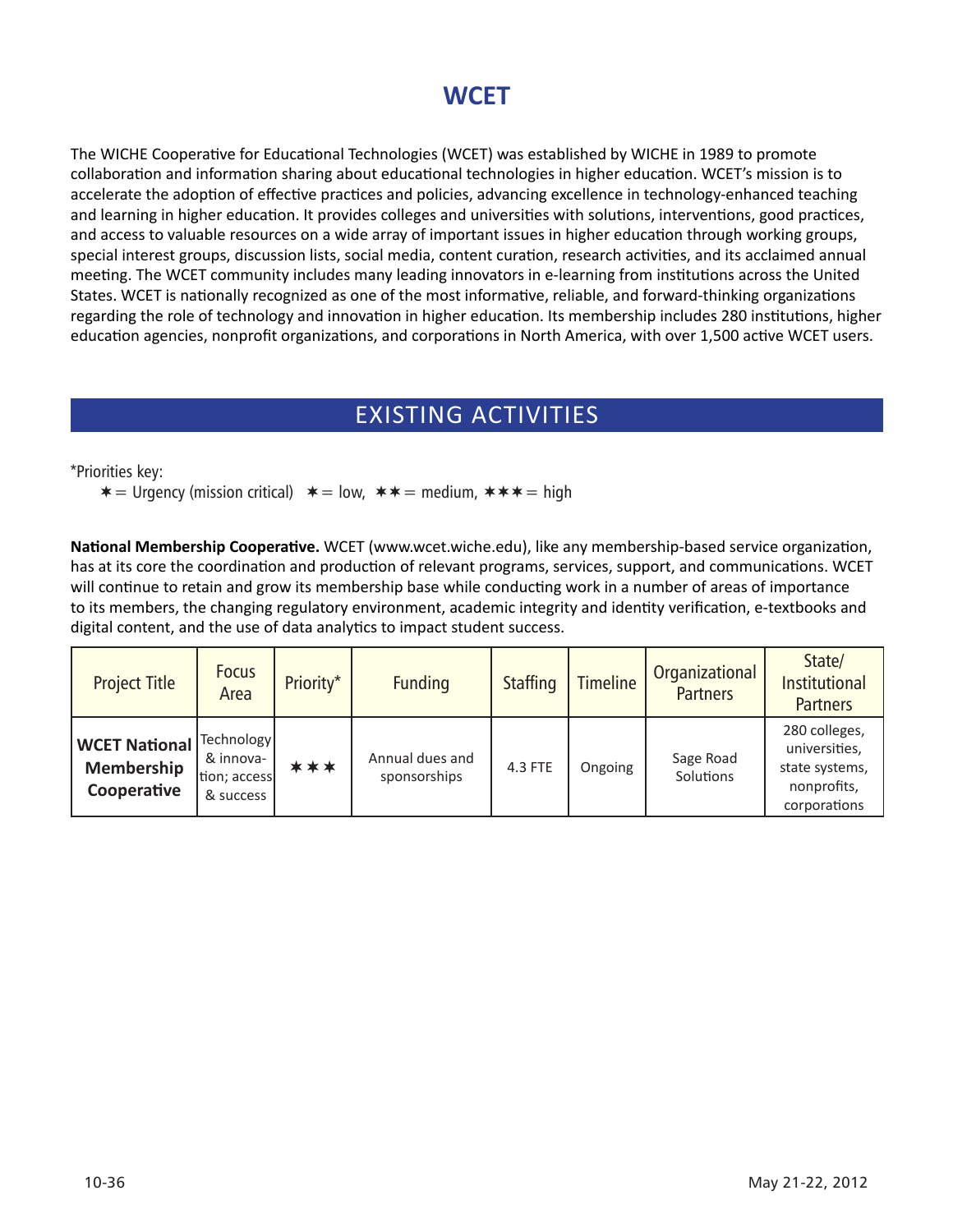**Transparency By Design** (wcet.wiche.edu/advance/transparency-by-design). During FY13 Transparency By Design, managed by WCET, will build on its work on a learner progress metric measuring completion and retention for parttime and transfer students, in addition to first-time, full-time students. Learning from this initiative is being utilized by Lumina Foundation to inform future directions in higher education accountability and transparency.

| <b>Project Title</b>                    | <b>Focus</b><br>Area                        | Priority* | <b>Funding</b>                                                                                      | <b>Staffing</b> | <b>Timeline</b>                                                                                        | Organizational<br><b>Partners</b> | State/<br><b>Institutional</b><br><b>Partners</b> |
|-----------------------------------------|---------------------------------------------|-----------|-----------------------------------------------------------------------------------------------------|-----------------|--------------------------------------------------------------------------------------------------------|-----------------------------------|---------------------------------------------------|
| <b>Transparency</b><br><b>By Design</b> | Account-<br>ability;<br>access &<br>success | $\ast$    | Lumina Foundation<br>grant (\$629,000);<br>membership dues<br>(varied)<br>FY13 budget:<br>\$134,000 | .85 FTE         | Lumina<br>grant ends<br>April 30,<br>2012;<br>member<br>dues will<br>sustain<br>through<br><b>FY13</b> | Presidents' Forum                 | 18 institutional<br>members                       |

**State Authorization Network** (wcet.wiche.edu/advance/state-approval). SAN, now in its second year, is a feefor-service opportunity for WCET member institutions, systems, and consortia. SAN members receive regular advisements from WCET staff and guest experts; share their experiences in seeking state regulators' approval of distance education programs; and create resources to help the needs of the participating SAN members. The service was deemed so valuable during its inaugural year that participants recommended continuation into a second year.

| <b>Project Title</b>                            | <b>Focus</b><br>Area | Priority* | <b>Funding</b>            | <b>Staffing</b> | <b>Timeline</b> | Organizational<br><b>Partners</b> | State/<br><b>Institutional</b><br><b>Partners</b>              |
|-------------------------------------------------|----------------------|-----------|---------------------------|-----------------|-----------------|-----------------------------------|----------------------------------------------------------------|
| <b>State</b><br>Authorization<br><b>Network</b> | Access &<br>success  | **        | Member dues:<br>\$145,000 | .25 FTE         | Ends<br>3/31/13 | None                              | 15 systems or<br>consortia and<br>14 institutional<br>partners |

**Predictive Analytics Reporting Framework Bridge Grant** (wcet.wiche.edu/advance/par-framework). In February 2012 WCET received a bridge grant from the Bill & Melinda Gates Foundation to retain the core data team and to support additional institutional analyses of the pilot project data.

| <b>Project Title</b>       | <b>Focus</b><br>Area                                 | Priority* | <b>Funding</b>                                   | <b>Staffing</b> | <b>Timeline</b>       | Organizational<br><b>Partners</b>              | State/<br>Institutional<br><b>Partners</b> |
|----------------------------|------------------------------------------------------|-----------|--------------------------------------------------|-----------------|-----------------------|------------------------------------------------|--------------------------------------------|
| <b>PAR Bridge</b><br>Grant | Technology<br>& Innova-<br>tion; access<br>& success | ***       | Bill & Melinda Gates<br>Foundation:<br>\$198,000 | .5 FTE          | $2/1/12 -$<br>6/30/12 | Sage Road<br>Solutions, IBM,<br>Tableau, iData |                                            |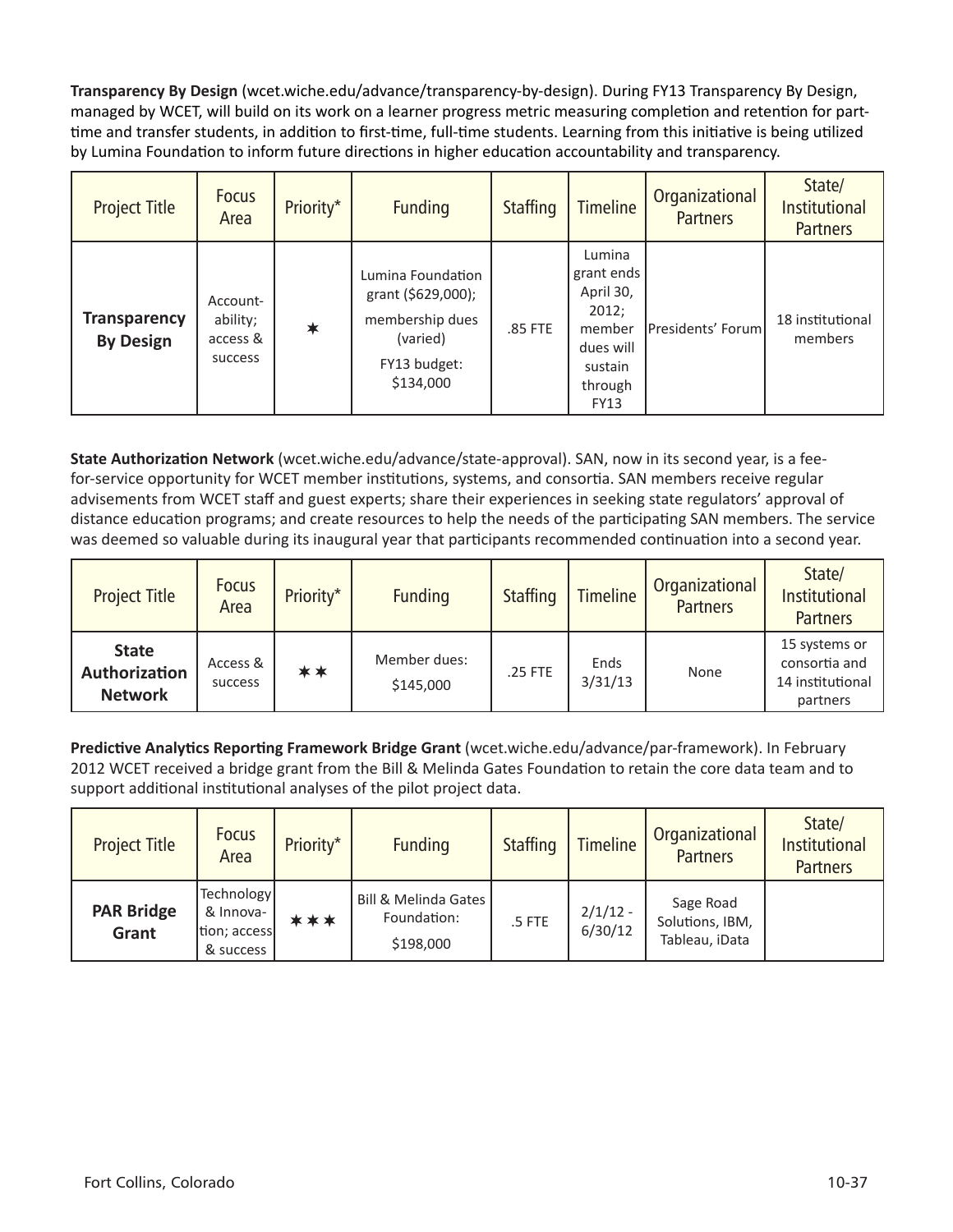**Digital Learning Content Summit** (wcet.wiche.edu/connect/digital-content-summit). The WCET Leadership Summit: New Directions for Digital Learning Content is an invitation-only gathering of senior decision makers and forwardthinking commercial and government partners to explore the evolving digital-learning content landscape with an eye on creating action agendas for our institutions. The summit will be held on May 9-10, 2012, in Salt Lake City. From e-books and e-texts to open education resources and self-generated content produced by faculty and students, the WCET Leadership Summit is designed to help campus leaders address new opportunities and challenges that today's digital-learning content creation, publication, maintenance, and adoption bring to academic stakeholders across the higher education landscape.

| <b>Project Title</b>                                   | <b>Focus</b><br>Area          | Priority* | <b>Funding</b>               | <b>Staffing</b> | <b>Timeline</b> | Organizational<br><b>Partners</b>                                      | State/<br><b>Institutional</b><br><b>Partners</b> |
|--------------------------------------------------------|-------------------------------|-----------|------------------------------|-----------------|-----------------|------------------------------------------------------------------------|---------------------------------------------------|
| <b>Digital</b><br>Learning<br>Content<br><b>Summit</b> | Technology<br>&<br>Innovation | **        | Summit sponsors:<br>\$45,000 | .10 FTE         | 5/10/2012       | CourseSmart,<br>Pearson,<br>Blackboard, Flat<br><b>World Knowledge</b> |                                                   |

## NEW DIRECTIONS

#### \*Priorities key:

- $* =$  Urgency (mission critical)  $* = \text{low}, ** = \text{medium}, *** = \text{high}$  $\bullet$  = Opportunity (funding)  $\bullet$  = low,  $\bullet$   $\bullet$  = medium,  $\bullet$   $\bullet$  = high
- 
- $\blacksquare$  = Competence (staff/consultants)  $\blacksquare$  = low,  $\blacksquare$  = medium,  $\blacksquare$  = high

**Predictive Analytics Reporting (PAR) Framework Implementation** (wcet.wiche.edu/advance/par-framework). The PAR implementation project will enable WCET and its 16 institutional partners (public and private postsecondary institutions) to refine the data models, expand the number of variables, and grow the knowledge base related to how institutions can retool their student records for participation in a federated data aggregation effort. Most importantly, the project – approved by the commission and invited to request funding from the Gates Foundation (decision pending) – will continue to look for information that identifies points of student loss and student momentum. This will be a 18-month project with a total estimated budget of over \$3 million.

| <b>Project Title</b>                             | <b>Focus Area</b>                                 | Priority*                                       | <b>Staffing</b> | Organizational<br><b>Partners</b>    | <b>Status</b>                                                                                                                              |
|--------------------------------------------------|---------------------------------------------------|-------------------------------------------------|-----------------|--------------------------------------|--------------------------------------------------------------------------------------------------------------------------------------------|
| <b>PAR</b><br><b>Framework</b><br>Implementation | Technology &<br> innovation; access & <br>success | ***<br>$\bullet\bullet\bullet$<br><b>The Co</b> | 4.0 FTE         | Sage Road Solutions,<br>IBM, Tableau | <b>Outcome of Gates</b><br>Foundation grant<br>request and<br>proposed FY13<br>budget will be<br>reported at the May<br>commission meeting |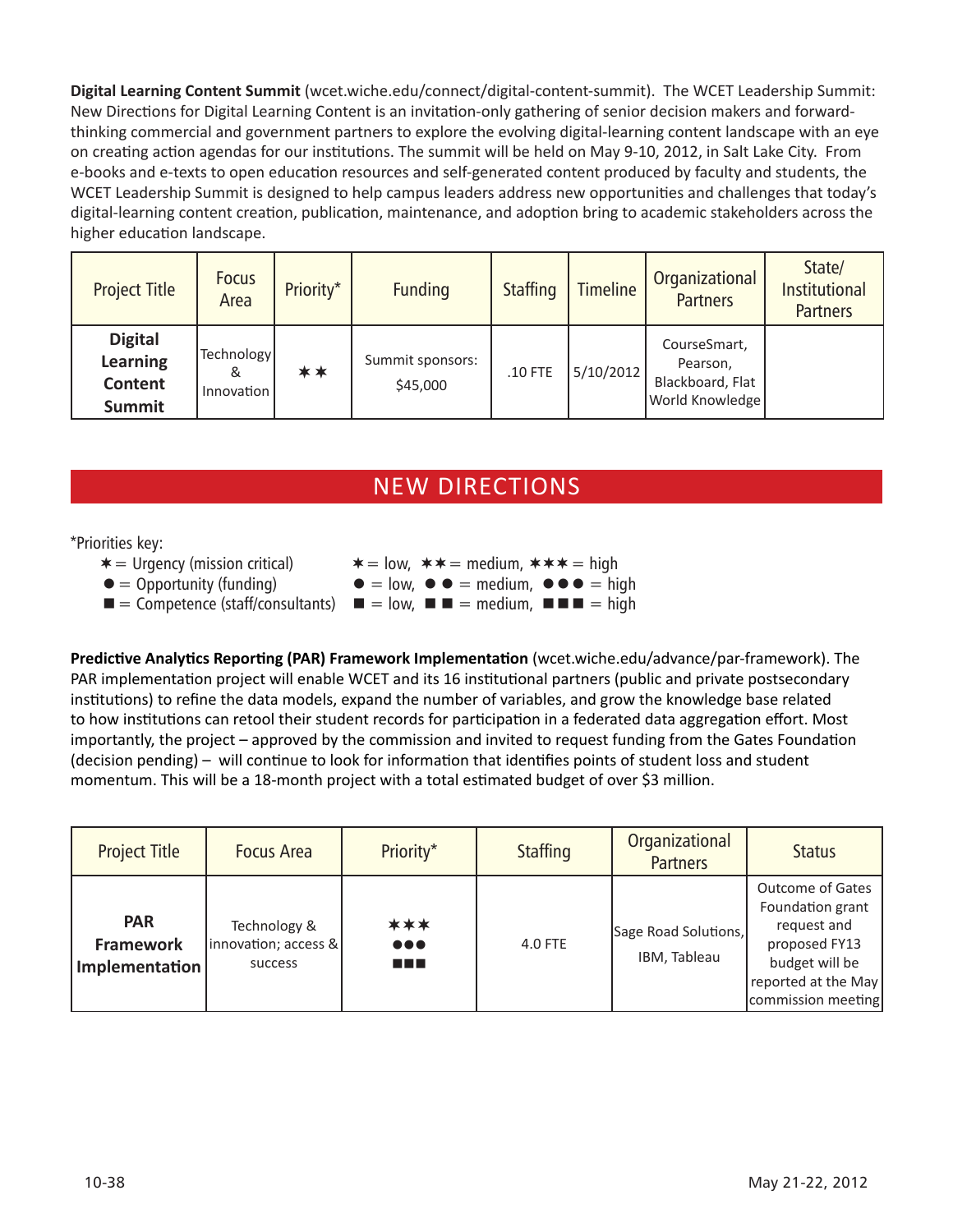**Game-based Learning Badge Initiative**. Badge programs are emerging as a new credential for documenting competency within a specified field of study. Building off a March 2012 webcast on the topic, WCET will develop a badge program to train instructional designers and others in the development of game-based learning theory and design.

| <b>Project Title</b>                                     | <b>Focus Area</b>          | Priority*                 | <b>Staffing</b> | Organizational<br><b>Partners</b> | <b>Status</b>                           |
|----------------------------------------------------------|----------------------------|---------------------------|-----------------|-----------------------------------|-----------------------------------------|
| Game-based<br><b>Learning Badge</b><br><b>Initiative</b> | Technology &<br>innovation | $\bullet\bullet$<br>n a s | <b>TBD</b>      | Sage Road Solutions               | Scheduled for<br>launch October<br>2012 |

## ON THE HORIZON

\*Priorities key:

- $\ast$  = Urgency (mission critical)  $\ast$  = low,  $\ast \ast$  = medium,  $\ast \ast \ast$  = high  $\bullet$  = Opportunity (funding)  $\bullet$  = low,  $\bullet$   $\bullet$  = medium,  $\bullet$   $\bullet$  = high
- $\blacksquare$  = Competence (staff/consultants)  $\blacksquare$  = low,  $\blacksquare$  = medium,  $\blacksquare$   $\blacksquare$  = high

**Data-driven Decision Support for Student Success**. One goal of the second phase of the PAR project is to develop a self-sustaining operation with which institutions can contract to improve their data-driven strategic interventions in order to minimize student loss and support student momentum in online learning.

| <b>Project Title</b>                         | <b>Focus Area</b>                                 | Priority* | <b>Staffing</b> | Organizational<br><b>Partners</b>               | <b>Status</b>                    |
|----------------------------------------------|---------------------------------------------------|-----------|-----------------|-------------------------------------------------|----------------------------------|
| Data-driven<br>for Student<br><b>Success</b> | (Decision Support innovation; access &<br>success |           | <b>TBD</b>      | Sage Road Solutions,<br><b>Gates Foundation</b> | TBD once PAR<br>phase 2 underway |

**Learning Innovations through More Broadband Applications.** Opportunity exists to bridge the expertise of distance education leaders with the technology innovators of broadband to bring more authentic and resource-rich learning into the physical classroom, as well as the virtual classroom. WCET membership includes many leading universities that are active in the deployment of broadband networks.

| <b>Project Title</b>                                                    | <b>Focus Area</b>                               | Priority* | <b>Staffing</b> | Organizational<br><b>Partners</b>                                                                                          | <b>Status</b> |
|-------------------------------------------------------------------------|-------------------------------------------------|-----------|-----------------|----------------------------------------------------------------------------------------------------------------------------|---------------|
| Learning<br><b>Innovations</b><br>through More<br><b>Broadband Apps</b> | Technology &<br>innovation; access &<br>success |           | <b>TBD</b>      | Select WCET<br>member institutions<br>with broadband<br>capability and desire<br>to bring applications<br>to the classroom | <b>TBD</b>    |